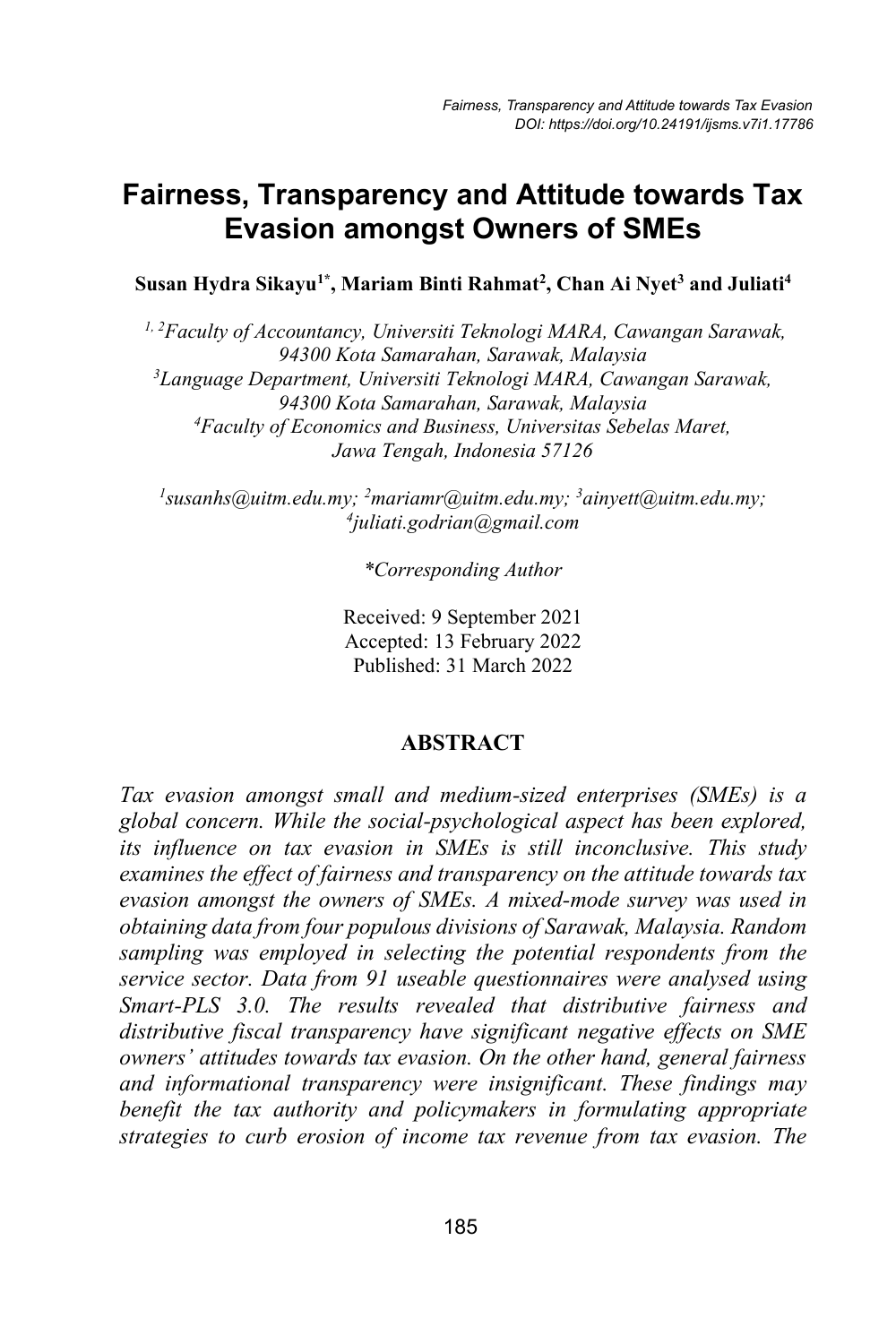*findings also contribute to the paucity of literature about the significance of the social-psychological aspect in minimizing tax evasion.*

**Keywords:** *Fairness; Transparency; Tax Evasion; Attitude; SMEs*

### **INTRODUCTION**

Tax non-compliance is a global issue because it affects every nation that relies on tax as a source of revenue. Despite numerous attempts to resolve this quandary, it remains an ominous and persistent issue. Tax noncompliance, not only erodes the country's revenue but also disrupts the provision of infrastructure, which harms the social and economic well-being of a country. Therefore, taxpayers' commitment to pay tax is central to ensure a successful and sustainable inflow of government revenues. However, statistics revealed that 83.73% (1,004,636 out of 1,199,852) of registered companies do not pay taxes in Malaysia (National Tax Seminar, 2018). Urgent attention is needed to curb further leakages of tax revenue.

The extent of the loss of tax revenue from a country is commonly associated with the size of its shadow economy (Schneider et al*.*, 2015). Shadow economy can be described as "the economic activities, whether legal or illegal, which are required by law to be fully reported to the tax administration but not reported and therefore go untaxed unlike activities which are so reported" (OECD, 2017, p. 9). Medina and Schneider (2018) revealed the average size of the shadow economy of 158 countries from 1991 to 2015 is 31.9%, with Bolivia topping the list at 62.3% of Gross Domestic Product (GDP) while Switzerland at the bottommost with 7.2% of GDP. In Malaysia, the shadow economy accounts for 21% of the country's RM1.45 trillion GDP (National Tax Conference, 2019). The statistics indicates two critical points. Firstly, the need to act promptly to tap income tax revenue from the unmonitored economy. Secondly, a deeper understanding is warranted to know why taxpayers evade tax and how this issue can be resolved, or at least, improved.

By and large, the tax authorities have relied on deterrent measures such as conducting tax audits and investigations, and implementing harsher penalties for recalcitrant taxpayers to enforce compliance. However, the antagonistic nature of these measures may create hostility amongst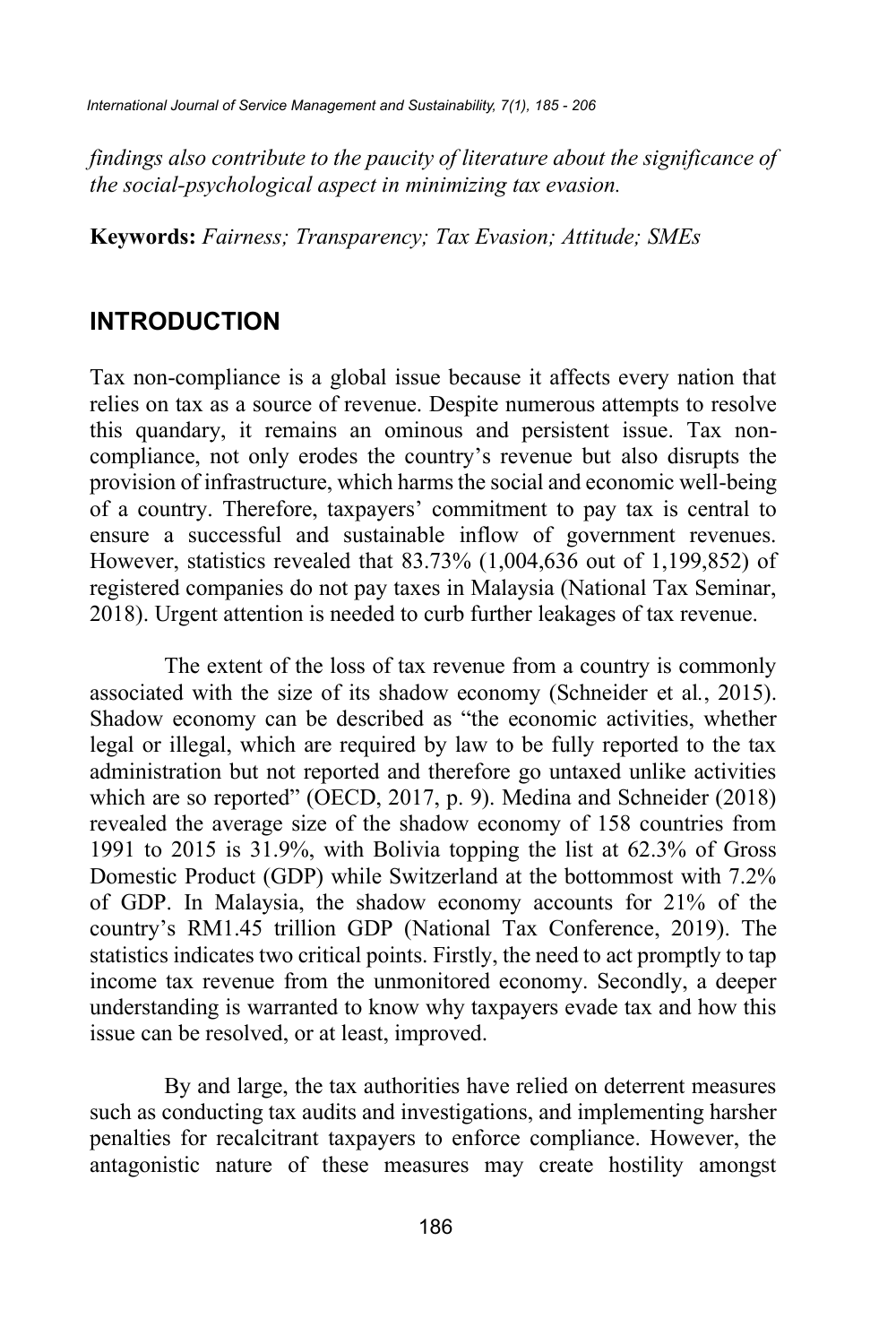taxpayers, which ultimately disrupts the aspiration for a sustainable taxation system. Therefore, a better understanding of the psychological factors that influence taxpayers' behavior is pivotal because it complements the limitations of deterrent measures.

Psychological factors such as fairness and transparency are not new in the taxation domain. However, literature from the aspect of tax evasion amongst SMEs is still limited. Thus, the present study provides muchneeded empirical evidence on fairness, transparency, and attitude towards tax evasion amongst SMEs owners. Furthermore, fairness and transparency may be perceived differently in a less developed state. States which are welldeveloped in terms of socio-economic and infrastructure may find different elements of fairness and transparency as trivial in influencing SMEs owners' compliance towards tax obligation. The opposite can be deduced for those in less developed states, where most areas are still deprived of development. This paper begins with an introduction, followed by the review of literature and elaboration of the methodology. The presentation of the results and findings ensues, before concluding with the summary, implications, and recommendations.

# **LITERATURE REVIEW**

### **Tax Non-Compliance and Tax Evasion**

Tax compliance is the act of meeting the fundamental tax obligations such as registration in the tax system, timely filing of tax returns, accurate reporting of tax liabilities, and timely payment of tax (Kiow et al*.*, 2017). By contrast, tax non-compliance is the failure to meet whichever key elements in tax obligations. It includes the illegal act of reducing or dodging tax, known as tax evasion. According to Mohamad et al*.* (2016), tax evasion is a financial crime that utilizes any methods outside the legal boundaries to elude taxes. On the other hand, tax avoidance is a deliberate attempt to reduce tax liabilities via tax planning (Onu et al*.*, 2019). Although tax avoidance is a legal arrangement, it can develop into aggressive tax planning when the practice is excessively performed and in a scheming manner. In such a case, the anti-avoidance provision negates the controversial scheme.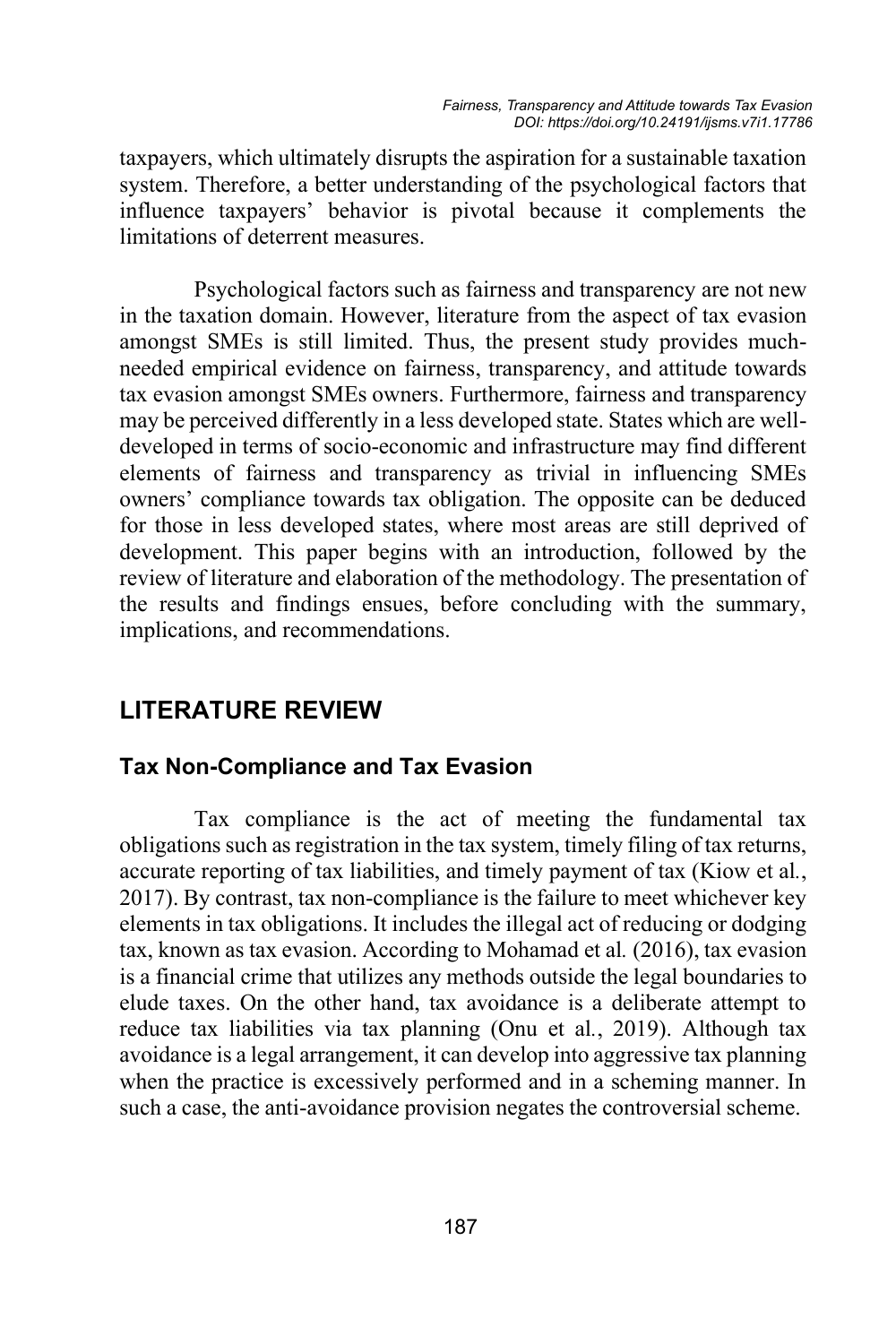Studies of tax evasion amongst SMEs have garnered extensive discussions over the past decade. Ngah et al*.* (2021) pointed out that tax evasion is becoming increasingly prevalent despite tenacious efforts in strengthening tax compliance. Its pervasiveness is mainly due to the considerable number of SMEs around the globe. Statistics revealed that SMEs in the non-financial business sector accounted for 99.8% of 27 European Union countries (Annual Report on European SMEs 2020/2021). In Malaysia, SMEs account for 97.2% (1,151,339) of the total business establishments as of December 2020, making it the backbone of its economy (Malaysia Statistical Business Register, Department of Statistics Malaysia). Due to the limited enforcement resources of the tax authority, it comes as no surprise that tax non-conformity amongst SMEs is arduous to detect. Yusof et al*.* (2014) discovered that smaller SMEs were more susceptible to tax non-compliance than the larger ones, and the service and construction industries were more defiant than other sectors.

The economic and non-economic deterrent approach dominates the tax evasion and compliance studies. The earlier studies have centred around the economic-deterrent variables, following the breakthrough model of Allingham and Sandmo (1972). Allingham and Sandmo (1972) claimed that monitoring and enforcement are necessary to coerce tax compliance. However, findings remained inconsistent (Nguyen et al*.*, 2019; Gemmell & Ratto, 2018; Yusof et al*.*, 2014), suggesting that enforcement efforts alone cannot wholly explain the behavior of taxpayers.

The non-economic deterrent approach provides a holistic understanding of behavior in taxpayers. It encompasses social psychology and fiscal psychology (McKerchar & Evans, 2009). Social psychologists believe that behavior is shaped by beliefs, attitudes, characteristics, and how the system is perceived (McKerchar & Evans, 2009). Herein, several studies have found that taxpayers' inclination to cooperate are influenced by, among others, trust in government (Güzel et al*.*, 2019), good service (McKee et al*.*, 2018), prosocial attitude (Sikayu et al*.*, 2020), social norm (Jiminez & Iyer, 2016), fairness (Faizal et al*.*, 2017) and transparency (Mangoting et al*.*, 2019). Conversely, fiscal psychology focuses on the combination of economic deterrent and social psychology (McKerchar & Evans, 2009; Devos, 2014).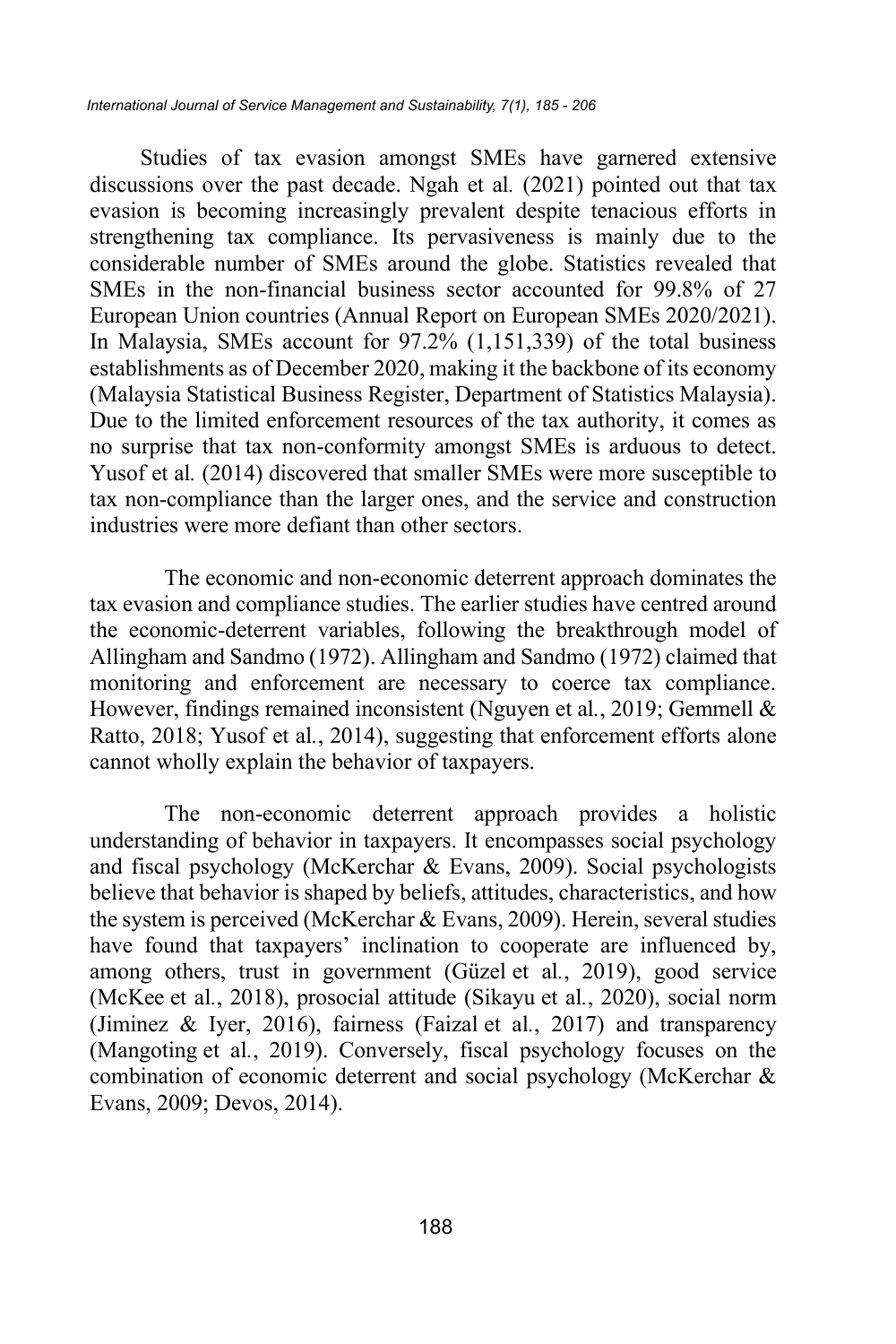### **Fairness and Tax Evasion**

At its simplest, fairness is the quality of treatment that should be equal, or at best, appropriate or reasonable. However, fairness has various aspects and therefore has diverse meanings. These aspects, namely general fairness, distributive or exchange fairness, administrative or procedural fairness, retributive fairness, vertical fairness, horizontal fairness, personal fairness, have been narrated in several studies (Saad, 2012; Gilligan & Richardson, 2005). Gerbing (1988) was one of the scholars who performed a study on fairness dimensions. The five notable dimensions were general fairness, exchange with government, attitude towards taxes of the wealthy, progressive versus flat tax rate, and self-interest.

Briefly, Saad (2012) and Gilligan and Richardson (2005) provided the following descriptions about fairness dimensions: (i) General fairness deals with the assessment of the overall fairness of the income tax system; (ii) Distributive fairness (exchange with the government) indicates fair trade of tax contribution and benefits between taxpayers and government; (iii) Administrative or procedural fairness denotes fair judgment about the tax authority's execution of procedures; (iv) Retributive fairness represents fairness in the imposition of punishment; (v) Vertical fairness conveys that different tax rates should be imposed on taxpayers of different economic levels; (vi) Horizontal fairness implies that taxpayers with the same economic level should pay relatively the same amount of tax; and (vii) Personal fairness is an assessment of whether the income tax system is, in any case, to the advantage of the taxpayer. Ideally, an improved perception of fairness would contribute to better compliance amongst taxpayers.

The Equity Theory (Bobek, 1997) postulates that individuals are more likely to be persuaded to obey the rules if they are treated fairly under a system. The theory presumes that individuals view fairness based on equitable benefit, concerning their contribution. Several studies have examined the influence of fairness on tax compliance or non-compliance. Specifically, tax fairness was examined from a broad sense (Alkhatib et al*.*, 2019; Alshira'h & Abdul-Jabbar, 2019; Onu et al*.*, 2019), while others have explored distributive fairness (Nashwan et al*.*, 2020; Tan & Braithwaite, 2018; Verboon & Goslinga, 2009), general fairness (Nashwan et al*.*, 2020; Inasius, 2019), and procedural and retributive fairness (Faizal & Palil, 2015). However, findings have been inconclusive. Nevertheless, several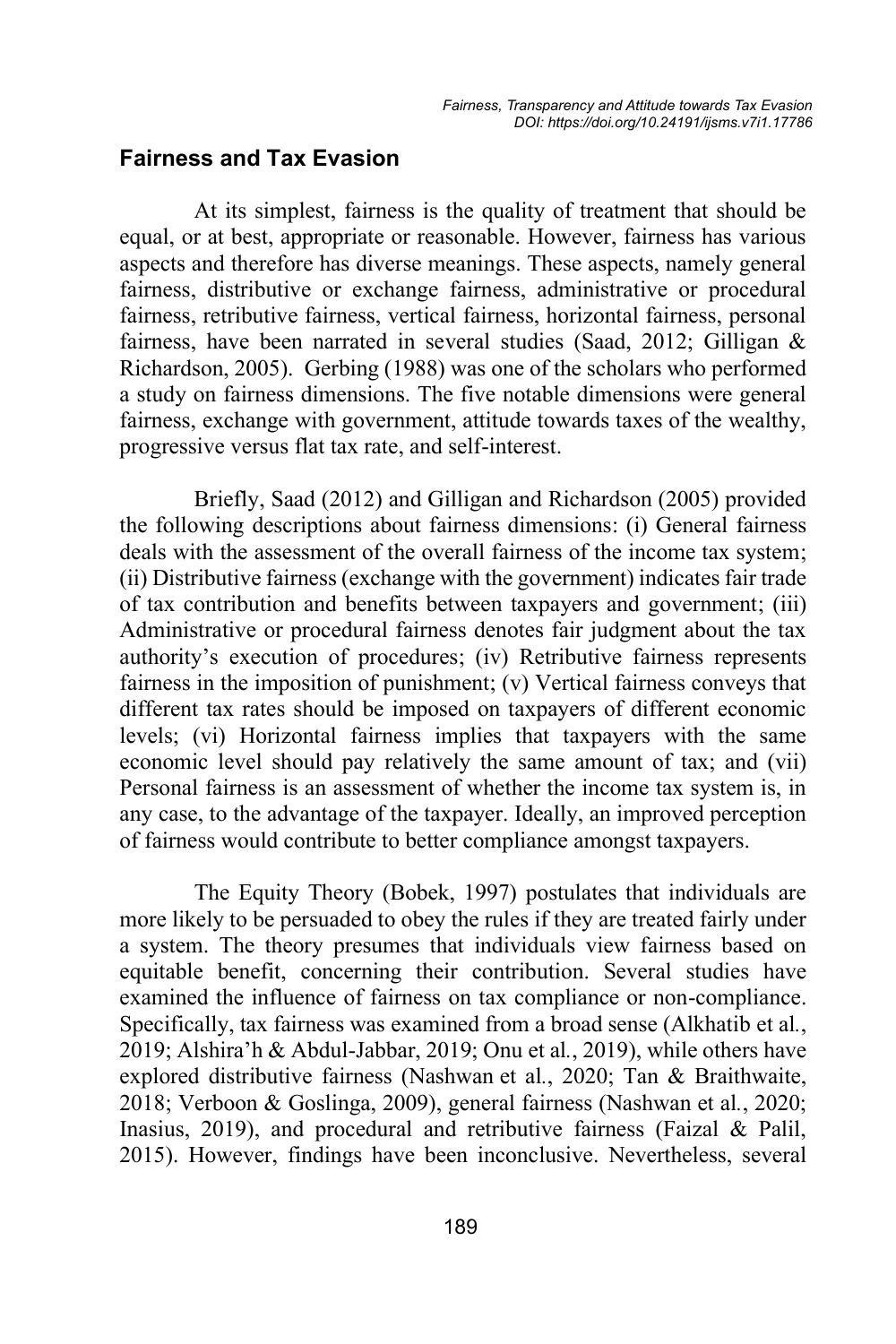studies suggested that fairness served as a significant mediator for tax compliance (Güzela et al*.*, 2019; Che Azmi et al., 2016).

Researches about fairness amongst SMEs have been explored in several countries. Table 1 displays the main findings of these studies. Studies revealed that fairness is positively associated with tax compliance (Alshira'h & Abdul-Jabbar, 2019; Inasius, 2019) but negatively related with tax evasion (Alkhatib et al*.*, 2019) and that an unfair tax system is associated with tax avoidance (Onu et al*.*, 2019). In particular, distributive fairness influence compliance attitude (Verboon & Goslinga, 2009) and resonate with taxpayers' commitment and capitulation attitude (Tan & Braithwaite, 2018).

| Researcher(s)<br>& Year             | Country<br>(Sample)             | <b>Findings</b>                                                                    |  |
|-------------------------------------|---------------------------------|------------------------------------------------------------------------------------|--|
| Tan & Braithwaite<br>(2018)         | New Zealand<br>(Small business) | Distributive justice is associated<br>with commitment and capitulation<br>posture. |  |
| Verboon & Goslinga<br>(2009)        | Netherland<br>(Small business)  | Distributive fairness affects<br>tax compliance                                    |  |
| Alkhatib et al. (2019)              | Palestine<br>(SMEs)             | Negative relationship with<br>tax evasion                                          |  |
| Alshira'h & Abdul-<br>Jabbar (2019) | Jordan<br>(SMEs)                | Positively related with<br>tax compliance                                          |  |
| Inasius $(2019)$                    | Indonesia<br>(Small business)   | Positively effect on tax compliance                                                |  |
| Onu et al. (2019)                   | UK<br>(Small business)          | Unfair tax system is associated with<br>tax avoidance                              |  |

#### **Table 1**

Although studies on fairness perception are not new in Malaysia, the samples have mainly focused on salaried individuals and their effect on tax compliance (Sritharan & Salawati, 2019; Faizal et al*.*, 2017). Fairness perception amongst owners of SMEs and its association with tax evasion is still not well researched, particularly in East Malaysia. The eastern and western parts of Malaysia are geographically separated. The former is less developed despite being a significant contributor to the Malaysian economy and having been part of Malaysia for almost 60 years. As such, taxpayers'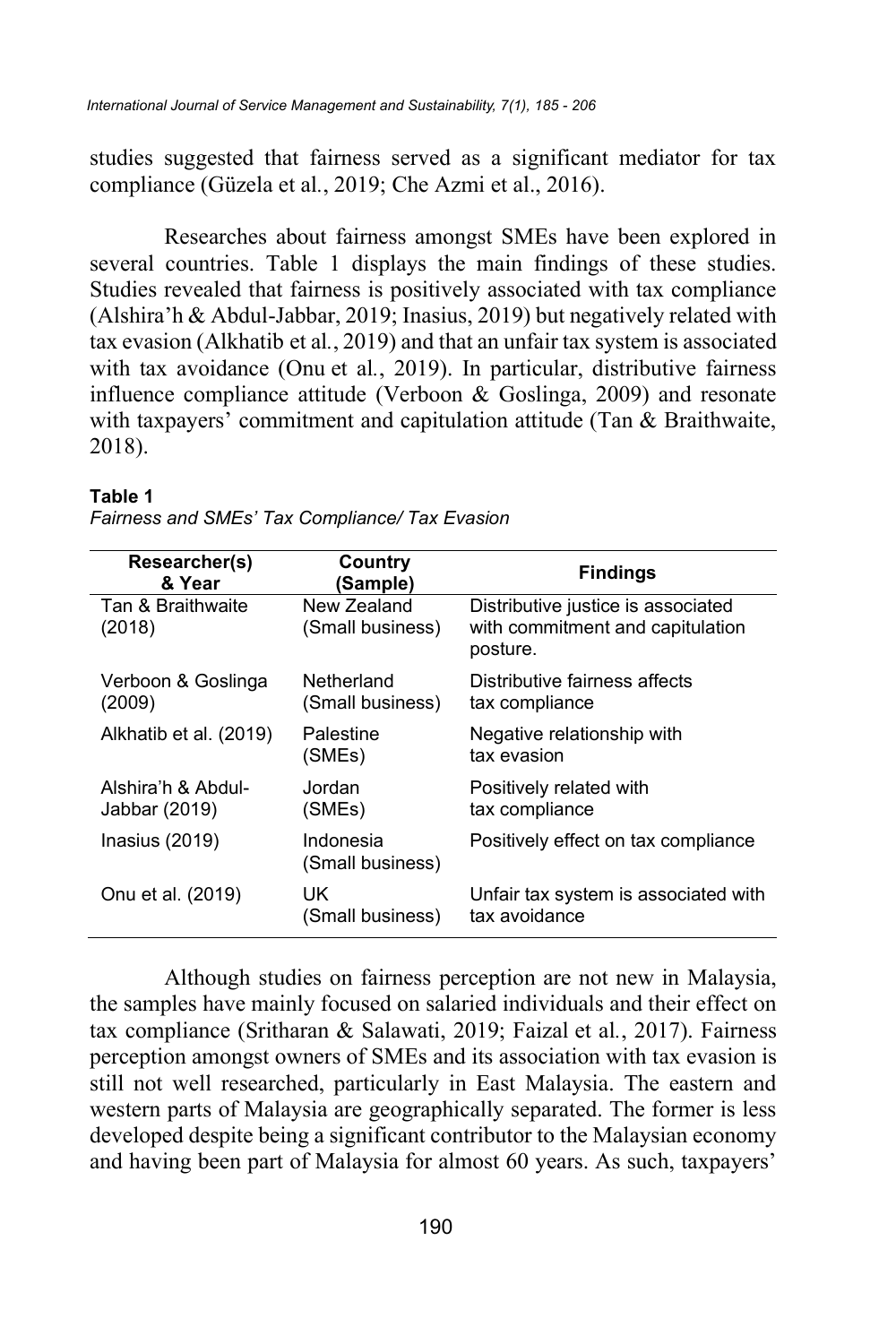perception and its effect on tax evasion may differ from other studies of well-developed states or countries. Therefore, this study helps fill the gap. Based on the above arguments, we hypothesize that:

- H1: General fairness is negatively associated with attitude towards tax evasion.
- H2: Distributive fairness is negatively associated with attitude towards tax evasion.

### **Transparency and Tax Evasion**

Transparency is the opposite of secrecy (Rawlins, 2008). It is an act of making information available to external stakeholders (Potts et al*.*, 2010). In particular, fiscal transparency refers to the openness and disclosure of information about the government structure and functions, fiscal policy intentions, public sector accounts, and projections (Kopits & Craig, 1998). Capasso et al*.* (2020) assert that fiscal transparency deals with extensive information disclosure in obtaining, allocating, and managing financial resources by the government. In short, if the release of essential information (whether good or bad) to the interested party occurs in a clear, accurate, and sensible manner, then the authority is regarded as transparent.

 Rawlins (2006; 2008) distinguished the dimensions of transparency: (1) participatory transparency - relates to the involvement of users in the process of selecting information to be made available to interested users; (2) substantial information transparency - concerns with disclosing accurate, reliable and valuable information to the users; and (3) accountability transparency - refers to disclosing neutral and impartial information, allowing the interested users to evaluate performance and reach their conclusion. Similarly, Williams (2014) maintained that transparency consists of information and accountability components. In the taxation domain, Campuzno (2015) examined the aspects of transparency under procedural, distributive, retributive, and informational transparency also found under fairness dimensions.

Transparency enhances tax morality, which subsequently encourages tax compliance. Indeed, the studies of Zvereva et al*.* (2021) and Capasso et al*.* (2020) observed a positive relationship between tax morality and budget transparency. The findings suggested that the openness about the process in the utilization of budgetary funds improves tax morale, which is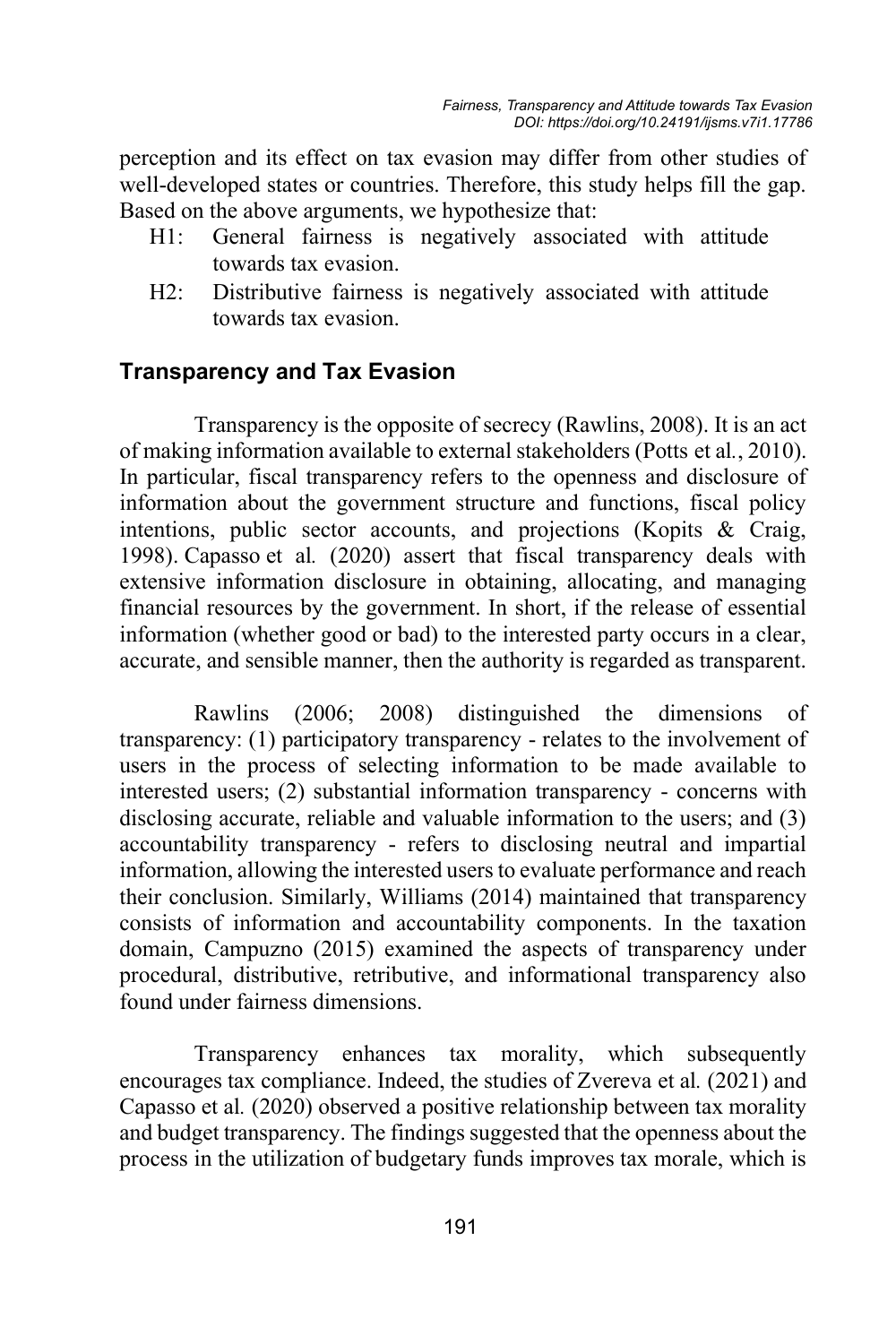a crucial element in curbing tax evasion. Capasso et al. (2020) revealed that greater transparency minimizes aversion, suggesting that the availability of information is vital in confronting dissatisfaction with government policies. Similarly, Siahaan (2013) found that a transparent tax system improved taxpayers' disposition to trust and that trust mediates the relationship between transparency and tax compliance.

#### **Table 2**

| Author(s)<br>& Year    | Country<br>(Sample)                                       | <b>Findings</b>                          |
|------------------------|-----------------------------------------------------------|------------------------------------------|
| Altaf et al.<br>(2019) | Pakistan, Bangladesh,<br>Sri Lanka and India<br>(Dataset) | Inverse relationship with tax<br>evasion |
| Mangoting et al.       | Indonesia                                                 | Significant relationship with            |
| (2019)                 | (Business Taxpayers)                                      | compliance                               |
| Abdul-Razak &          | Ghana                                                     | Insignificant direct relationship        |
| Adafula (2013)         | (SMEs)                                                    | with tax compliance                      |

*Transparency and SMEs' Tax Compliance / Tax Evasion*

The main findings of transparency, tax compliance, and tax evasion of SMEs in several countries are presented in Table 2. Transparency was found to have no significant direct effect on tax compliance (Razak & Adafula, 2013) although a weak but significant relationship was discovered by Mangoting et al*.* (2019). On the other hand, Altaf et al*.* (2019) found tax evasion to be negatively associated with transparency in policy-making. In Malaysia, the relationship between transparency and attitude towards tax evasion amongst SMEs is still not well understood. Hence, based on the above literature, we hypothesize that:

- H3: Distributive transparency is negatively associated with attitude towards tax evasion.
- H4: Informational transparency is negatively associated with attitude towards tax evasion.

Fairness and its effect on tax non-compliance amongst SMEs have been explored, internationally (Onu et al*.*, 2019; Tan & Braithwaite, 2018). Nonetheless, the sample from East Malaysian SMEs is rarely explored. Similarly, the association between transparency and tax non-compliance of SMEs has been examined, globally (Mangoting et al*.*, 2019; Razak & Adafula, 2013). However, little is known about the influence of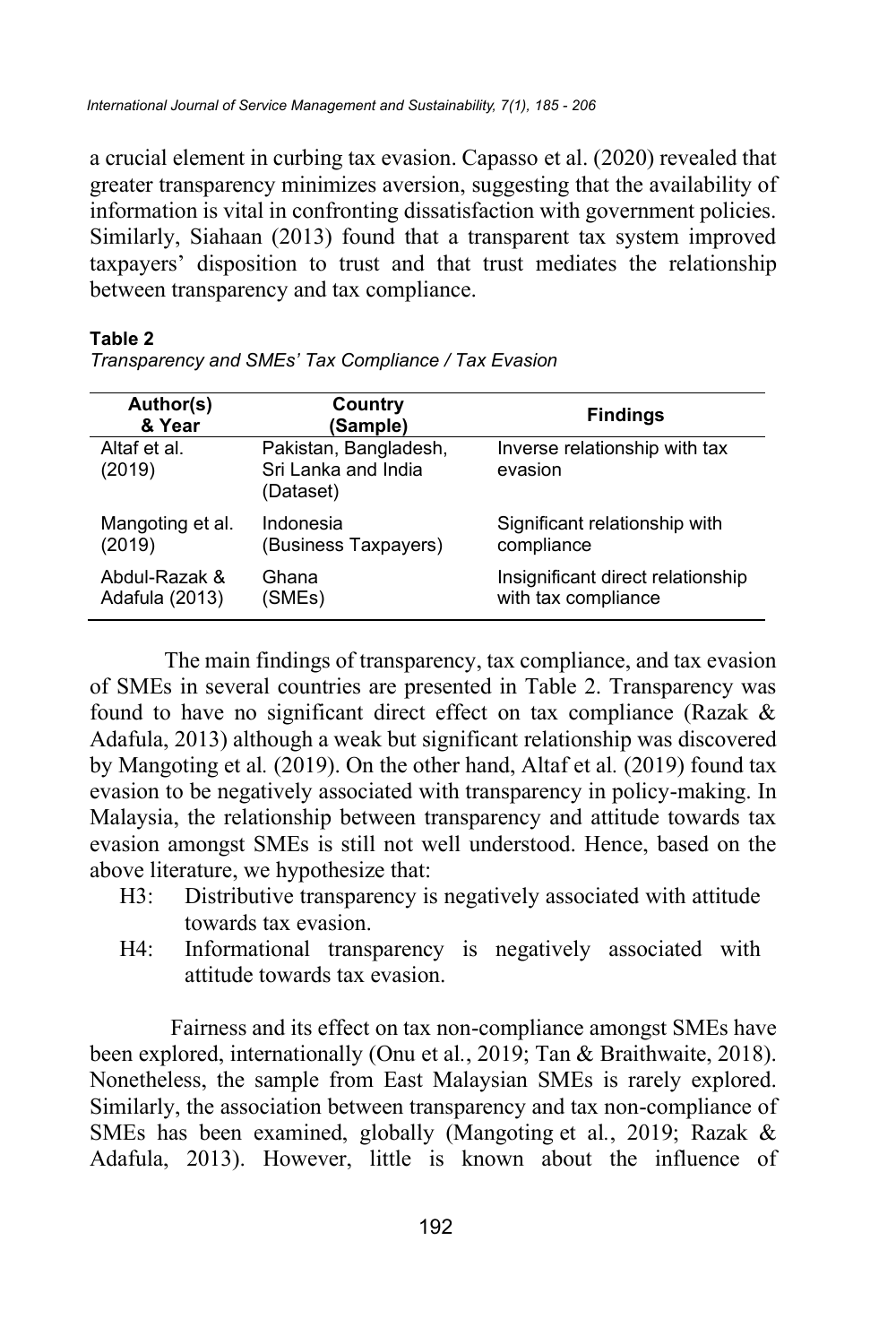transparency on the attitude towards tax evasion amongst owners of SMEs, in East Malaysia. Therefore, this paper attempts to examine the influence of fairness and transparency on the attitude towards tax evasion among business owners. This study is important for two reasons. Firstly, SMEs contribute the highest composition of business enterprises in Malaysia. Therefore, psychological factors are crucial in augmenting the deterrent approach, in curtailing tax evasion. Secondly, there is a limited study that aptly captures the perceptions of unfairness and ambiguity from a less developed state. Hence, these findings will contribute to the limited literature.

The conceptual framework is presented in Figure 1. The Equity Theory (Bobek, 1997) is used to support the relationship between fairness and tax evasion. The theory postulates that, if individuals are treated fairly under a system, they are more likely to obey the rules. If individuals perceived that treatment is unjust, they are more likely to defy. Siahaan (2013) asserted that transparency in the system improves taxpayers' compliance. In other words, a lack of openness will have an undesirable effect on taxpayers' compliance. As such, it is predicted that informational transparency and distributive transparency are negatively associated with tax evasion.

#### **Figure 1**

*Conceptual Framework* 

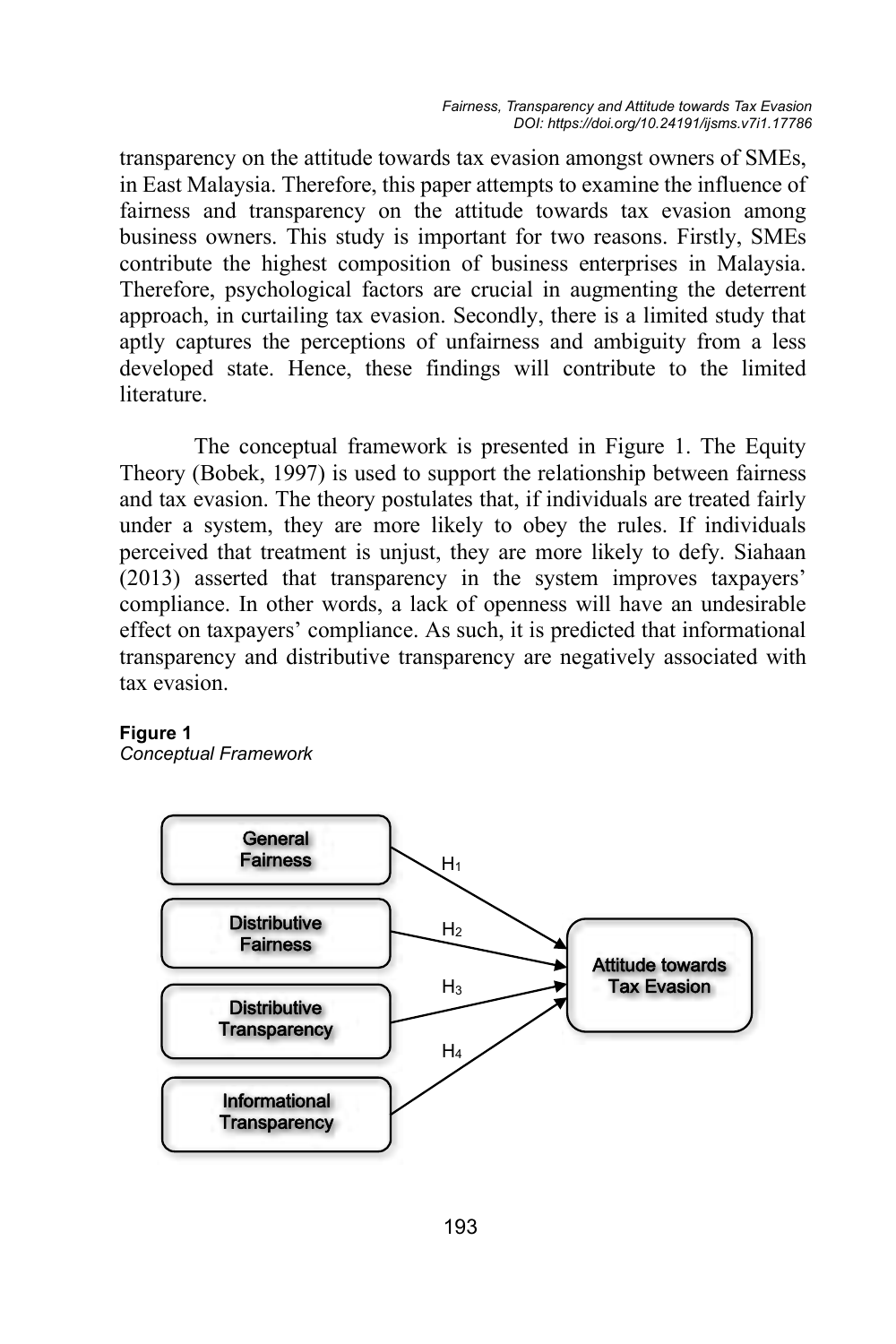## **METHODS**

### **Instrument**

Tax is a delicate matter for most taxpayers. Therefore, questionnaires were used to collect data because they provide genuine anonymity to the respondents' identities. In a survey study, it is common for tax researchers to examine the attitude or perceptions towards tax evasion or non-compliance based on the respondents' agreement towards a set of questions. Therefore, a five-point Likert scale which indicated the levels of respondents' agreement or disagreement on the statements, were used on all items.

Fairness items were adapted from Gilligan and Richardson (2005): (i) General fairness, that is, the overall fairness of the tax system, is measured by four items, while (ii) Distributive fairness, which refers to the equitable benefit received in comparison with tax paid, is assessed by four items. Transparency items were adapted from statements of Craig and Kopits (1998): (i) Distributive transparency, which can be regarded as the openness in the processes of distributing and utilizing tax revenue, is assessed using four items, whereas (ii) Informational transparency, which can be understood as the provision of a reliable and useful information about the government's decision and results, is measured using three items. Tax evasion is measured using nine items which were adapted from Gilligan and Richardson (2005). The above items were paraphrased accordingly to suit the Malaysian context.

### **Sample of Study and Data Collection Method**

The sample for this study consisted of the business owners, who were the sole owners, partners, or directors from the service sector of SMEs in Sarawak, Malaysia. The service sector was chosen because it dominates the composition of SMEs in Sarawak and Malaysia. The Economic Census 2016 revealed that 89.2% (809,126 out of the total 907,065) of SMEs in Malaysia were dominated by the service sector. There were 61,036 SMEs in Sarawak. Therefore, 382 samples were taken as the recommended sample size for the study, as suggested by Krejcie and Morgan (1970, 608). Multistage sampling was utilized to collect data. Kuching, Miri, Bintulu, and Sibu were chosen as the research location. A total number of 663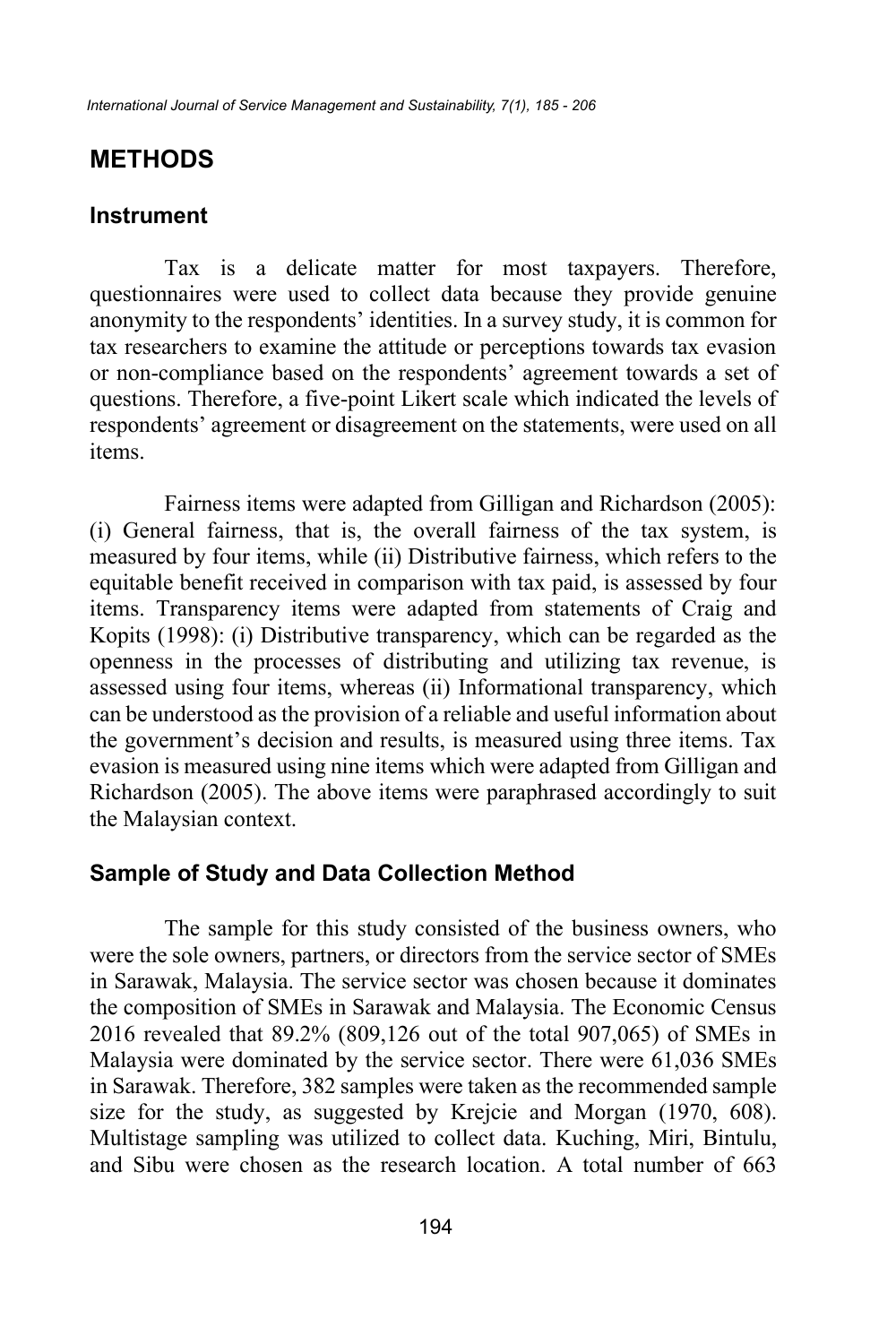questionnaires were distributed using mail, online and, drop-off modes. The responses were on a voluntary basis. Returned questionnaires were 136, giving rise to a 20.5% response rate. However, only 91 responses were represented by the business owners. Due to failure in obtaining the desired number of responses, a comparison between the early and late responses was necessary. Thirty responses were selected from each group. The nonresponse bias was not a major concern because the significant mean difference between the two groups was not evident (p-value greater than 0.05).

### **Data Analysis Method**

To test the hypothesis, data were analyzed using Smart PLS Version 3.0. The PLS Algorithm was used to examine the factor loading and path coefficient. On the other hand, Bootstrapping method with 500 resamples was performed to determine the significance levels for loading, weights, and coefficient.

### **FINDINGS**

#### **Respondents Profile**

The major part of responses was contributed by the distributive trade business (31.8%), followed closely by the food and beverages business (30.8%), and the professional business (23.1%). The service profile is consistent with the economic census 2016, whereby distributive trade and food and beverages businesses dominate the service sector of SMEs. Next, 46.2% of the respondents reported an annual sale between RM300,000 and RM2,999,999, followed by 38.4% of respondents with annual sales below RM3,000,000. The remaining 15.4% respondents reported sales between RM3,000,000 and RM20,000,000. Based on these figures, the samples have appropriately captured responses from the three categories of SMEs. The male composition is higher than female, whereby 53.8% of the respondents are male while 46.2% are female. Table 3 presents the respondents' demographic details.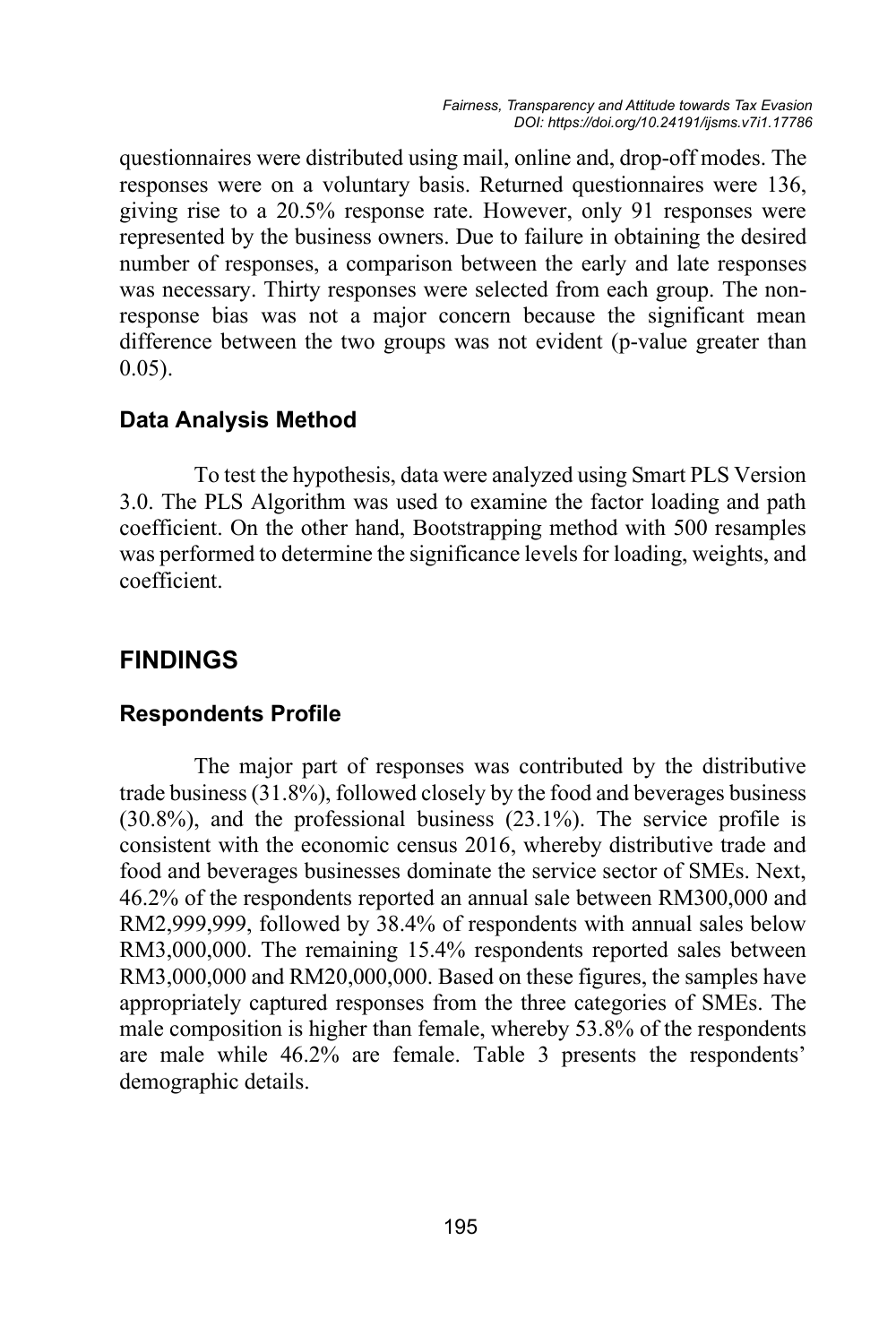*International Journal of Service Management and Sustainability, 7(1), 185 - 206*

#### **Table 3**

| Demographic Item           | <b>Frequency</b> | Percentage |
|----------------------------|------------------|------------|
| <b>Types of Services</b>   |                  |            |
| Distributive Trade         | 29               | 31.8%      |
| Food & Beverages           | 28               | 30.8%      |
| Professional               | 21               | 23.1%      |
| Education                  | 9                | 9.9%       |
| Transport & storage        | 4                | 4.4%       |
| <b>Annual Sales</b>        |                  |            |
| <b>Below RM300,000</b>     | 35               | 38.4%      |
| RM300,000 - RM2,999,999    | 42               | 46.2%      |
| RM3,000,000 - RM20,000,000 | 14               | 15.4%      |
| Designation in Business    |                  |            |
| Owner/Partner/Director     | 91               | 100%       |
| Gender                     |                  |            |
| Male                       | 49               | 53.8%      |
| Female                     | 42               | 46.2%      |
| Total Respondents          | 91               | 100%       |

*Respondents Demographic Details*

### **Measurement Model Analysis**

The reflective measurement model was tested by performing the convergent and discriminant analysis, before hypothesis testing. The convergent validity is ascertained by examining the values of loadings, Cronbach's Alpha (CA), Composite Reliability (CR), and Average Variance Extracted (AVE). Upon inspection, the following observations were found on each construct: (i) the values for items loaded exceeded 0.700, (ii) the CR values ranged from 0.952 to 0.984, (iii) the CA values ranged from 0.936 to 0.976, and (iv) the AVE scores were in the range of 0.661 to 0.940. These values were appropriate because the recommended values have been met, namely, 0.70 in evaluating CR and CA, and 0.50 in assessing AVE (Hair et al., 2017). The summary results of convergent validity are presented in Table 4.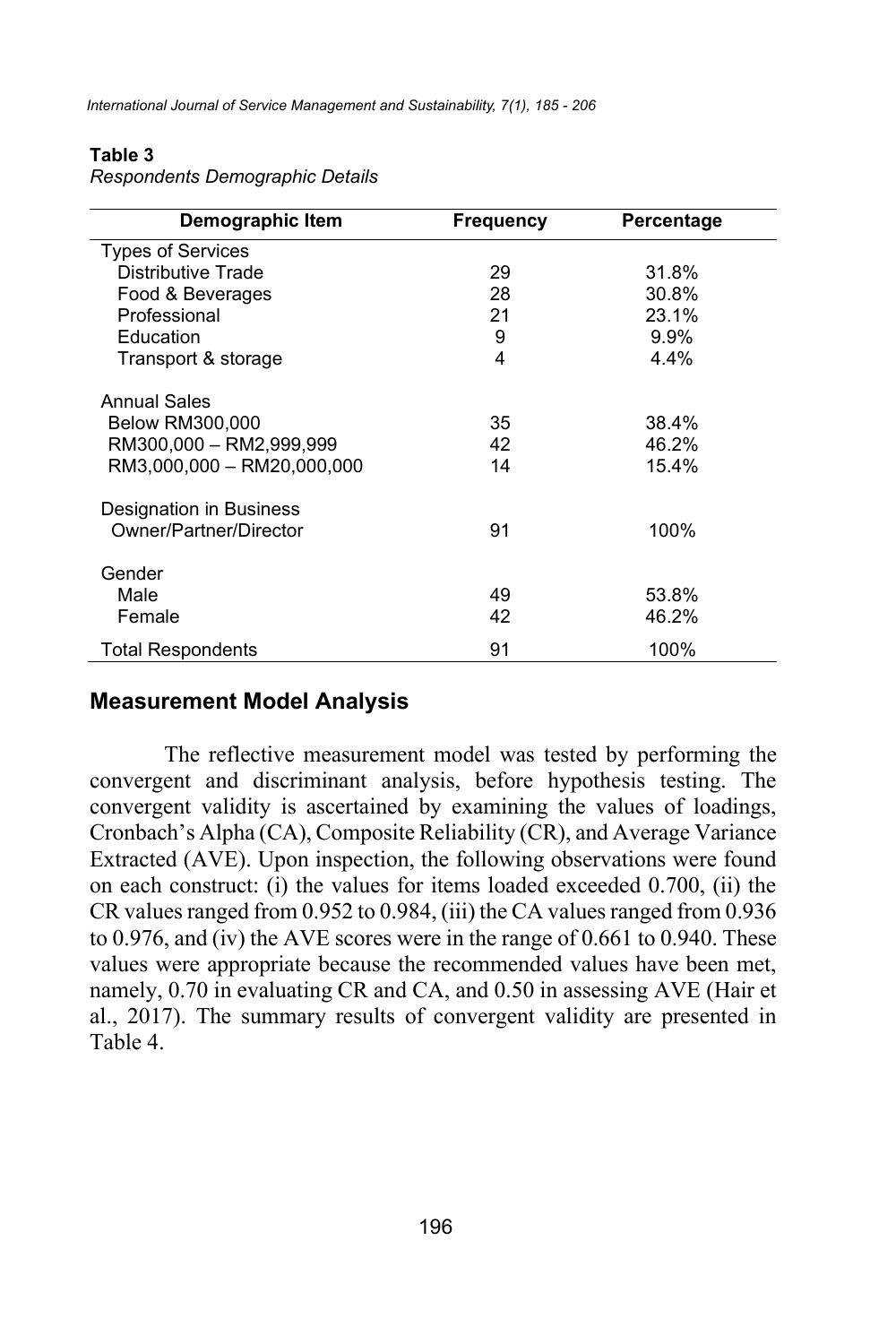| <b>Construct</b>                                | <b>Items</b>                                                                                                                                    | Loadings                                                                      | <b>CA</b> | <b>CR</b> | <b>AVE</b> |
|-------------------------------------------------|-------------------------------------------------------------------------------------------------------------------------------------------------|-------------------------------------------------------------------------------|-----------|-----------|------------|
| <b>Distributive</b><br>Fairness<br>(DFAIR)      | DF <sub>1</sub><br>DF <sub>2</sub><br>DF <sub>3</sub><br>DF4                                                                                    | 0.965<br>0.969<br>0.976<br>0.934                                              | 0.972     | 0.980     | 0.924      |
| <b>Distributive</b><br>Transparency<br>(DTRANS) | DT <sub>1</sub><br>DT <sub>2</sub><br>DT <sub>3</sub><br>DT4                                                                                    | 0.929<br>0.932<br>0.933<br>0.868                                              | 0.936     | 0.954     | 0.839      |
| General<br>Fairness<br>(GFAIR)                  | GF <sub>1</sub><br>GF <sub>2</sub><br>GF <sub>3</sub><br>GF4                                                                                    | 0.955<br>0.973<br>0.971<br>0.979                                              | 0.979     | 0.984     | 0.940      |
| Informational<br>Transparency<br>(INTRANS)      | IT1<br>IT <sub>2</sub><br>IT <sub>3</sub>                                                                                                       | 0.913<br>0.935<br>0.946                                                       | 0.924     | 0.952     | 0.868      |
| Tax<br>Evasion                                  | TE <sub>1</sub><br>TE <sub>2</sub><br>TE4<br>TE <sub>5</sub><br>TE <sub>8</sub><br>TE <sub>9</sub><br><b>TE11</b><br><b>TE13</b><br><b>TE15</b> | 0.787<br>0.738<br>0.875<br>0.788<br>0.806<br>0.833<br>0.734<br>0.882<br>0.859 | 0.935     | 0.946     | 0.661      |

**Table 4**

*Convergent Validity for Reflective Measurement Model*

 Secondly, discriminant validity was assessed using the Heterotrait-Monotrait (HTMT) ratio of correlations, which measures the distinctiveness between constructs (Henseler et al*.*, 2015). Henseler et al. (2015) recommended a threshold of 0.90 (Gold et al*.*, 2001) for conceptually similar constructs, but noted that a more conservative threshold of 0.85 (Kline, 2011) should be observed for constructs that are conceptually different. The summary of discriminant validity is presented in Table 5. Discriminant validity has been established, evidenced by values falling below 0.85.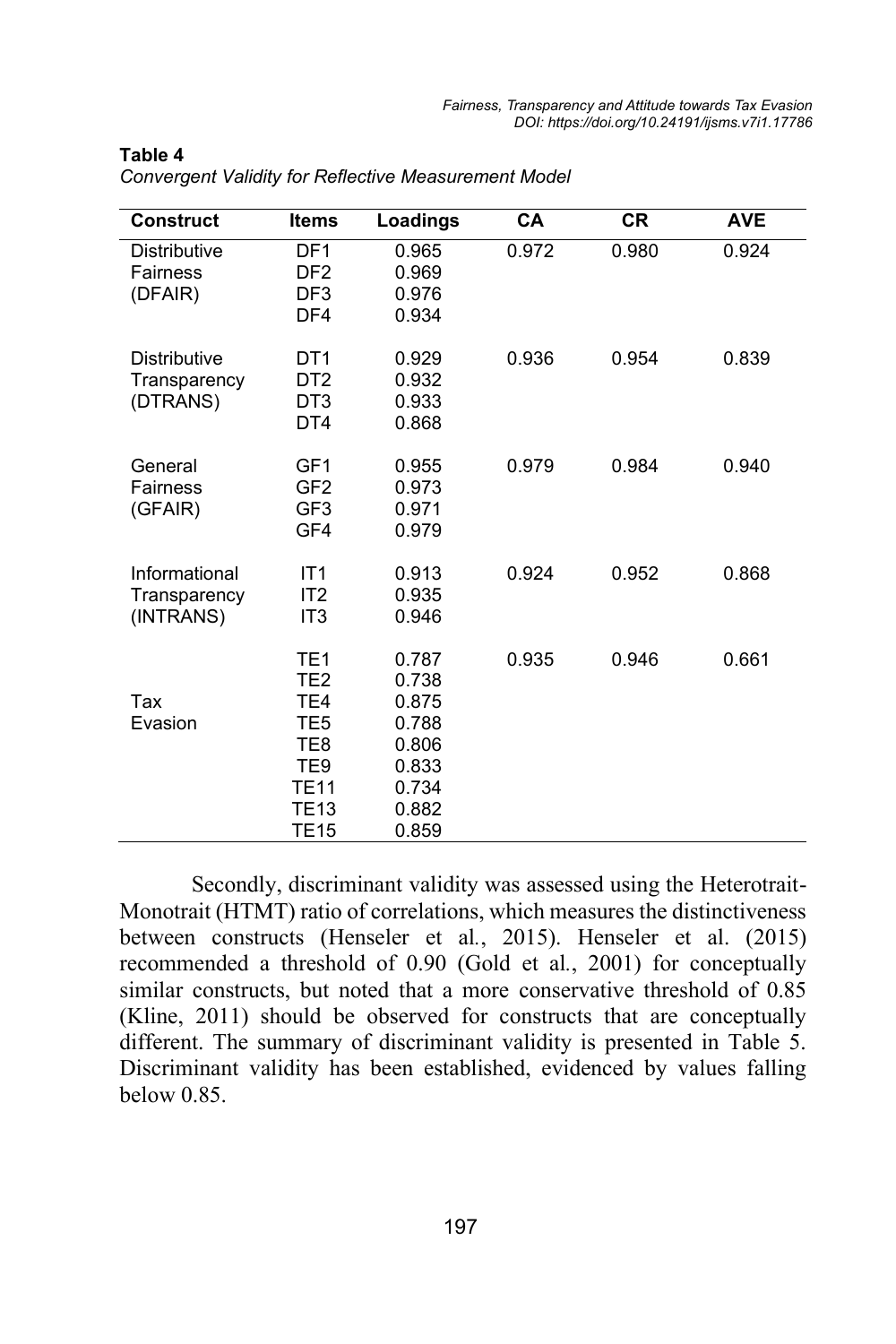*International Journal of Service Management and Sustainability, 7(1), 185 - 206*

|                 |       | 2     | 3     | 4     | 5 |
|-----------------|-------|-------|-------|-------|---|
| DFAIR (1)       |       |       |       |       |   |
| DTRANS (2)      | 0.645 |       |       |       |   |
| GFAIR (3)       | 0.778 | 0.662 |       |       |   |
| INTRANS (4)     | 0.573 | 0.759 | 0.706 |       |   |
| TAX EVASION (5) | 0.584 | 0.576 | 0.541 | 0.492 |   |

#### **Table 5** *Discriminant Validity using HTMT Ratio*

### **Structural Model Analysis**

In assessing the structural model, Hair et al. (2017) recommended the use of in-sample predictive power (R2), beta (b), and the corresponding t-values using bootstrapping procedures. However, since the p-value merely informs the existence of an effect and not the effect size, Hair et al. (2017) suggested revealing the effect size (f2) as well. Values higher than 0.02, 0.15, and 0.35 indicate small, medium, and large effect sizes, respectively (Cohen, 1988). Table 6 presents the results of the hypothesis testing.

| н              | R/ship              | β        | <b>SE</b> | t-    | p-       | <b>Decision</b> |
|----------------|---------------------|----------|-----------|-------|----------|-----------------|
|                |                     |          |           | value | value    |                 |
| H1             | <b>GFAIR</b>        | $-0.101$ | 0.161     | 0.628 | p > 0.05 | Not supported   |
|                | -> EVADE            |          |           |       |          |                 |
| H <sub>2</sub> | <b>DFAIR</b>        | $-0.301$ | 0.117     | 2.562 | p<0.01   | Supported       |
|                | $\rightarrow$ FVADE |          |           |       |          |                 |
| H <sub>3</sub> | <b>DTRAN</b>        | $-0.271$ | 0.136     | 1.990 | p<0.01   | Supported       |
|                | -> FVADF            |          |           |       |          |                 |
| H4             | <b>ITRAN</b>        | $-0.039$ | 0.143     | 0.271 | p > 0.05 | Not Supported   |
|                | -> EVADE            |          |           |       |          |                 |

### **Table 6** *Results of Hypothesis Testing*

The study revealed that 39.0% of variance (R2) for attitude towards tax evasion in this sample, is explained by the fairness and transparency constructs. In particular, the results indicated that distributive fairness DFAIR ( $b = -0.301$ ,  $t = 2.562$ ,  $p < 0.01$ ,  $f2 = 0.058$ ) and distributive fiscal transparency DTRANS ( $b = -0.271$ ,  $t = 1.990$ ,  $p < 0.05$ ,  $f2 = 0.051$ ), are significantly and negatively associated with taxpayers' attitude towards tax evasion, although the effect is small. Therefore, H2 and H3 are supported.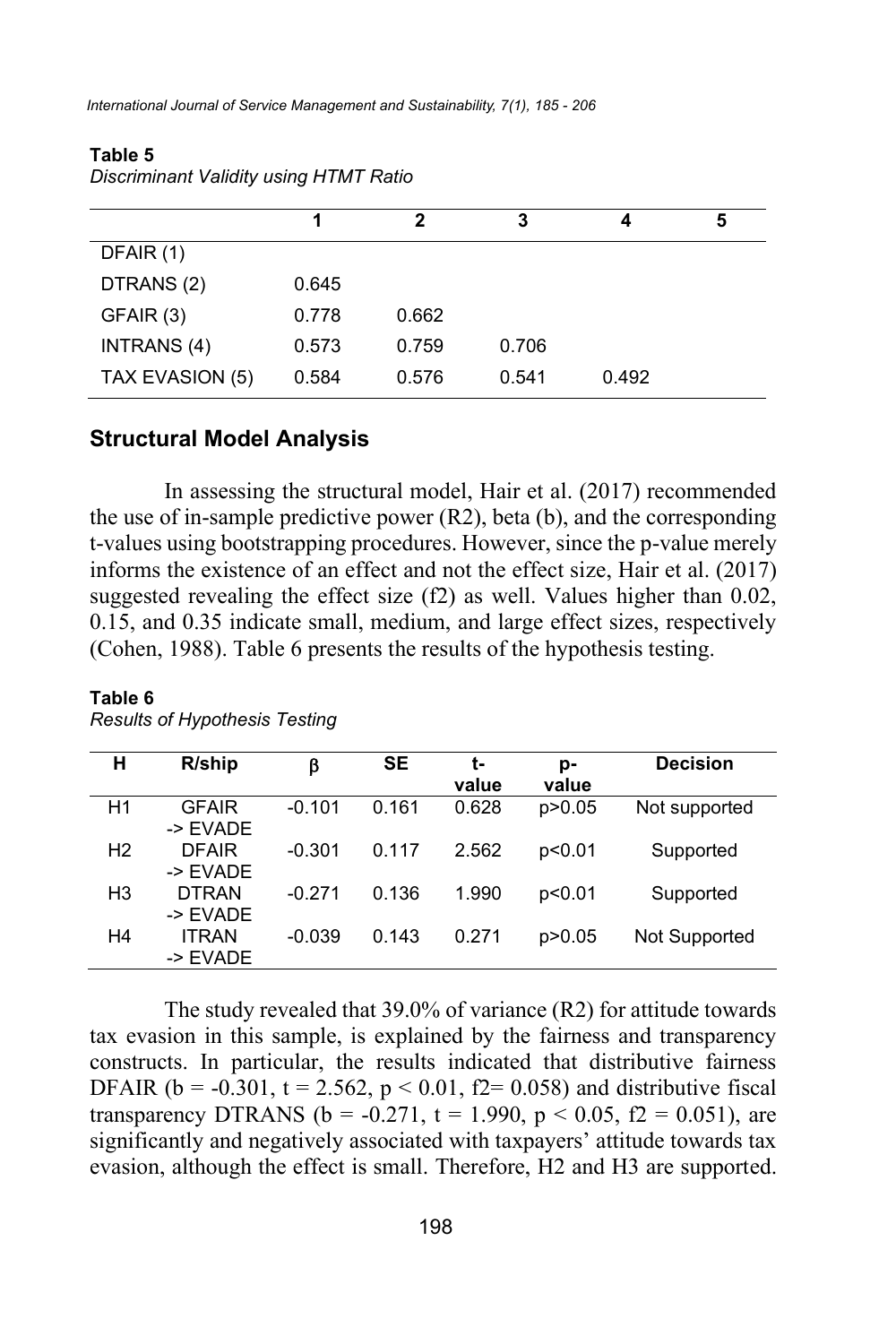Conversely, there are insufficient statistical evidences to indicate that general fairness (b = -0.101, t = 0.628, p > 0.05, f2 = 0.005) and informational transparency ( $b = -0.039$ ,  $t = 0.271$ ,  $p > 0.05$ ,  $f2 = 0.001$ ) were significantly related with attitude towards tax evasion. As such, H1 and H4 are not supported. However, negative relationships are evident in both tests.

## **DISCUSSION**

The findings of this study suggest that general fairness is negatively associated with taxpayers' attitudes towards tax evasion. However, there is insufficient statistical evidence to suggest that the relationship is significant. This finding is consistent with the findings of Nashwan et al (2020) but contradicts the findings of Ignasius (2019). On the other hand, distributive fairness (exchange with the government) is significant but negatively associated with attitude towards tax evasion. The result implies that when the distribution of benefits is perceived as being fair, taxpayers perceive tax evasion as unacceptable, and vice-versa. In other words, the respondents' inclination towards tax evasion corresponds with the unfair allocation of benefits from the government. The finding corroborates with the finding of Tan and Braithwaite (2018), in that, higher resistance attitude is linked with a lower perception of justice.

The findings further revealed that distributive and informational transparency are negatively related to taxpayers' attitudes towards evasion. Nevertheless, only distributive transparency was found to be statistically significant. The finding suggests that lack of openness from the government about the allocation of benefits and revenue spending processes could have contributed to the negative effect, which then, leads to taxpayers' perception that tax evasion is tolerable. The inverse relationship between transparency and tax evasion is also evident in the study of Altaf et al. (2019). In addition, they found that the human development index is negatively linked with tax evasion, suggesting that taxpayers are less inclined to evade taxes in countries where tax revenue is judiciously spent for education, health, and food.

Secrecy undermines the taxpayers' loyalty. The perceived lack of distributive fiscal transparency and its effect on taxpayers' attitude towards evasion, warrants the need to have good fiscal governance. Fiscal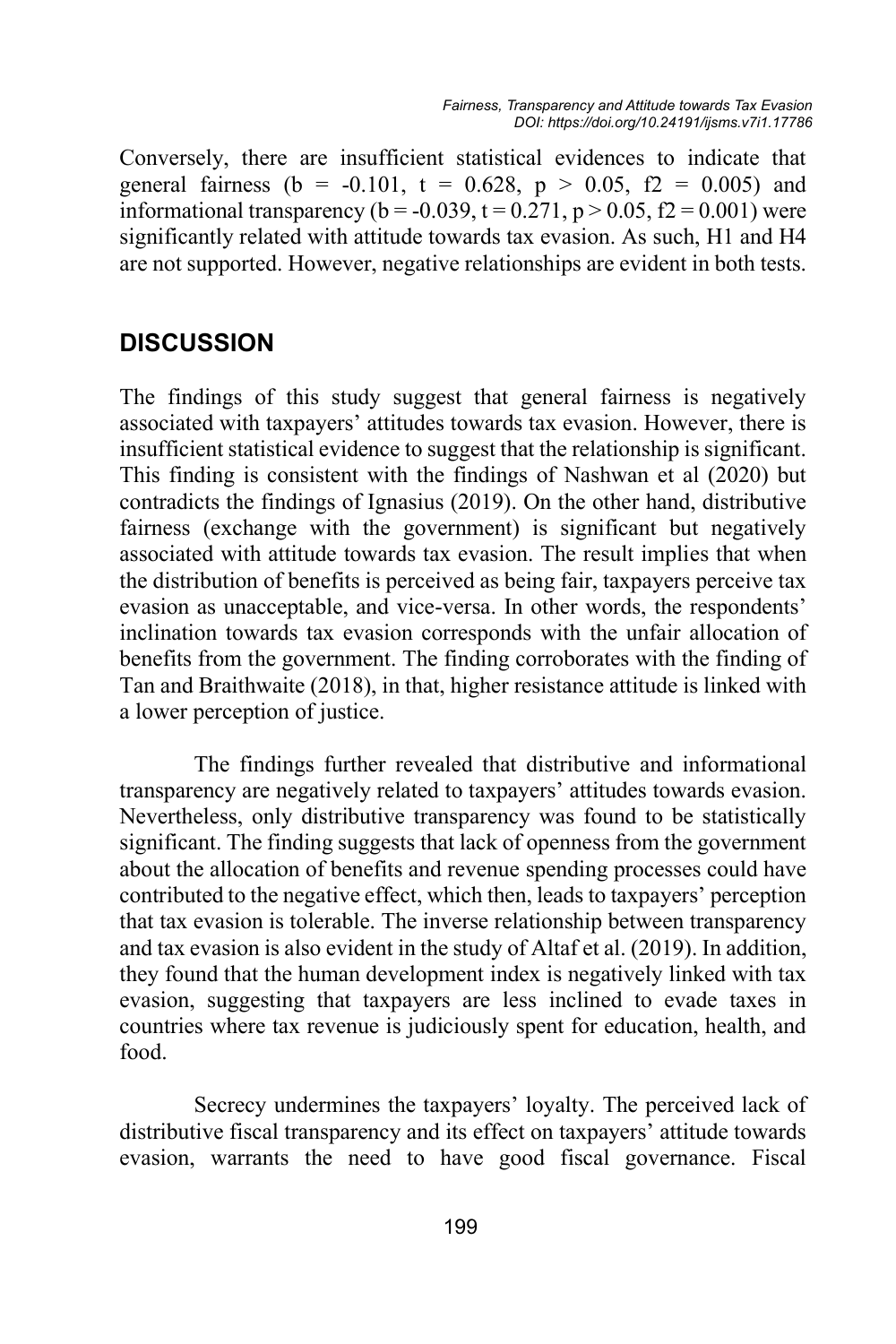governance should be strengthened to ensure sound and sustainable public finance. This can be achieved through the enforcement of rules and procedures on formulating, approving, implementing, and assessing budget policy. In addition, the involvement of non-partisan bodies which are independent of the institution should be manifested publicly. These independent bodies are expected to monitor the compliance of fiscal rules, budget endorsement and also serve as advisors to the government on fiscal policy matters. Succinctly, the initiatives to inculcate transparency and fairness would promote public confidence towards the government and helps shape taxpayers' positive attitude towards tax. The suggestions on how the findings of this study can be used to influence SMEs compliance in tax law are discussed in the recommendation's section.

# **CONCLUSION**

Tax evasion in SMEs has gained considerable attention mainly because SMEs contribute the largest segment in the economy. Hitherto, various psychological factors related to tax evasion have been examined but failed to provide conclusive results. This paper examines the effect of fairness and transparency on the attitude of SMEs owners towards tax evasion. The results indicated that distributive fairness has a significant influence on taxpayers' attitudes towards evasion while general fairness is statistically insignificant. In addition, the statistical evidence also suggested that distributive fiscal transparency has a significant effect on tax evasion attitude, while information transparency has no effect. From these findings, it can be concluded that taxpayers' disposition towards tax evasion is influenced by their perceptions of unjust distribution of wealth and the lack of openness in the process of allocating and utilizing tax revenue.

As in any research, this study is not without limitations. The sample of this study is confined to 91 business owners from the service sector of Sarawak, Malaysia. Due to the limited sample size and its location, it is not possible to generalize the findings to the whole population of SMEs in Malaysia. Hence, future studies can be carried out in each state of Malaysia, so that, the findings can be generalized. By doing so, comparison in terms of fairness and transparency perceptions between developed and less developed states are possible. Secondly, the sample may cover other sectors of SMEs to determine which sectors are most vulnerable to tax evasion.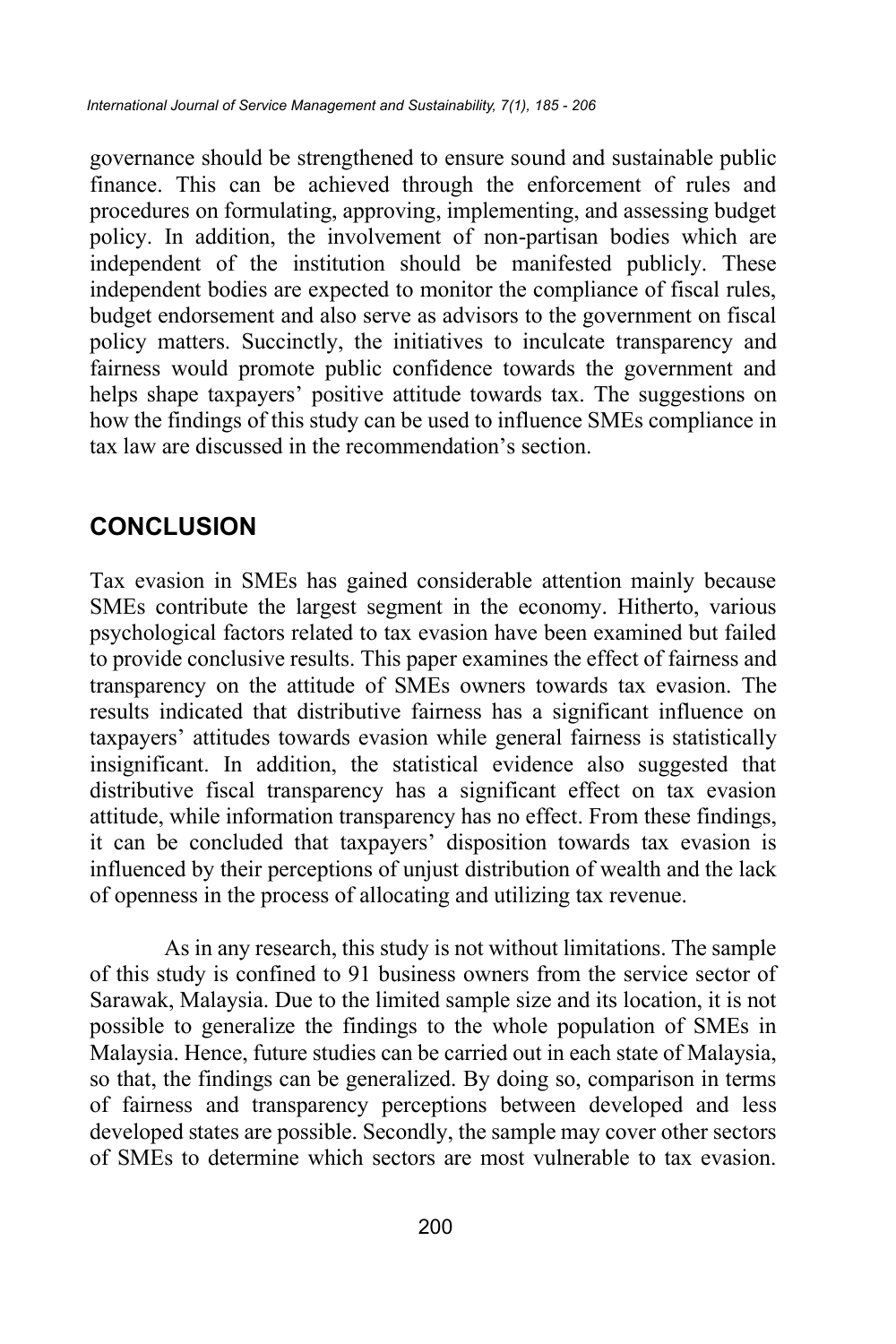Thirdly, a longitudinal study can be carried out to determine whether the findings have shifted over an extended period. Last but not least, future research should examine the indirect effect of fairness and transparency towards tax evasion, by exploring the mediating or moderating role of tax morale, trust, and ethics.

## **IMPLICATIONS AND RECOMMENDATIONS**

This study offers several research implications. Firstly, it put forward the importance of psychological elements in shaping the attitude of business owners. The findings may benefit the policymakers in devising interventions by embedding the elements of fairness and transparency in the policy framework. Secondly, the findings can potentially help the IRBM in developing persuasive strategies towards improving tax compliance amongst SMEs. Thirdly, the study can be of valuable reference to the body of knowledge in taxation. Furthermore, there is a paucity of research about fairness and transparency from the tax evasion aspect. Lastly, the findings offer a glimpse of the SMEs society's discontentment over the wealth distribution policy. Such resentment can disrupt the tax revenue collection because SMEs are the backbone of the nation's economy. Therefore, it highlights the urgency in gaining the business owners' trust.

Several recommendations are put forward for the study. A fair and equitable distribution of wealth in the annual budget announcement may help improve distributive fairness perception. Such effort assists in nurturing acquiescent taxpayers. Also, it is fundamental for the government to release valid, accurate, and timely information about the country's revenue, its allocation, and spending. By doing so, taxpayers are more informed about tax revenue matters. As a result, taxpayers are more likely to be persuaded in their compliance obligations. Apart from that, the budget distribution and its contractual conduct should be more transparent. For example, the government needs to publicly disclose the names of contracting parties and the beneficiaries involved in each budget allocation process. The transparent practice would lead to a perception of fair and open competition among the aspiring contracting parties. It is also suggested that the revenues generated annually by each state be made public. Thereafter, the government should pledge to make a reasonable and equitable distribution back to the respective states, based on a practically accepted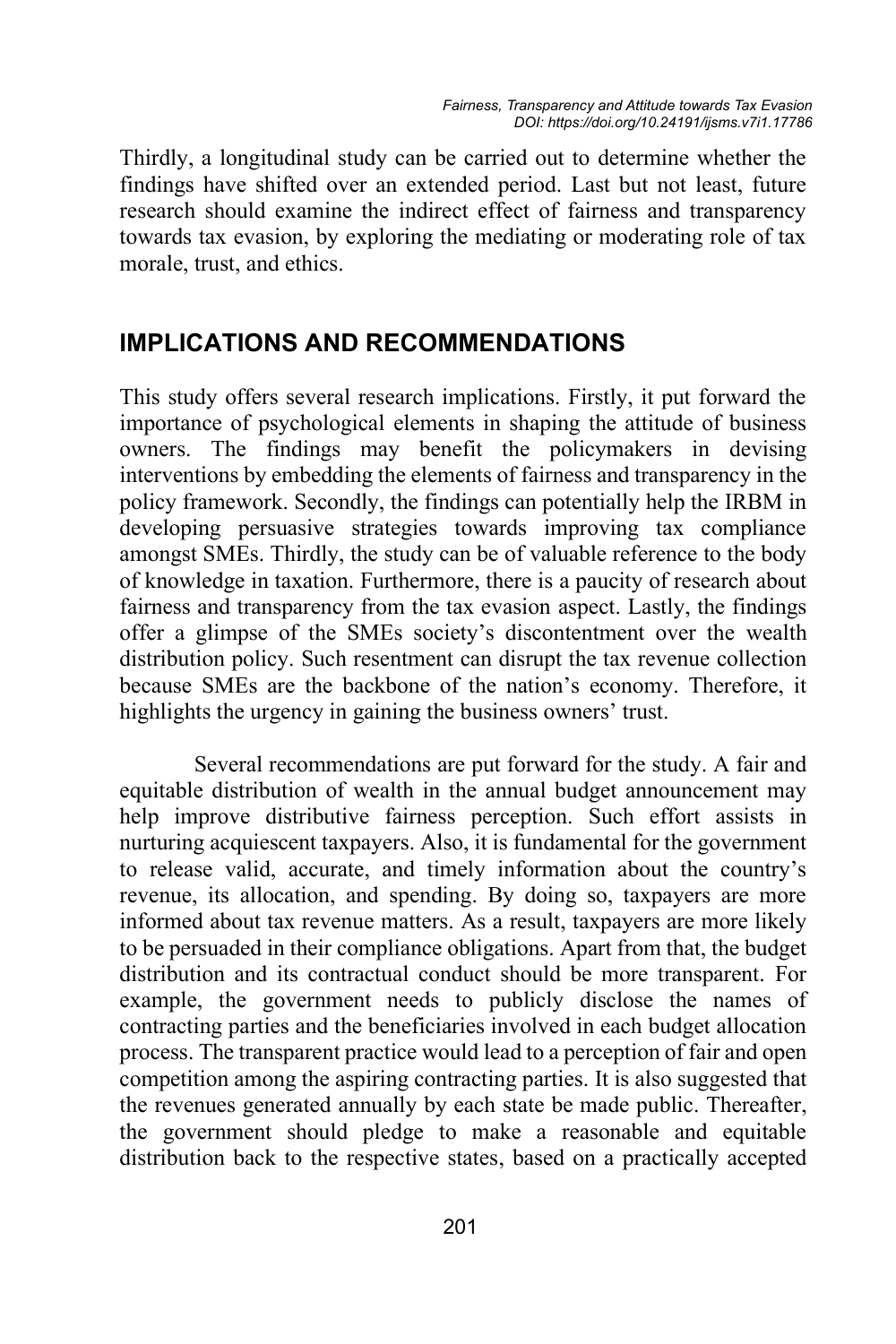mechanism that justify the distribution to each state. Lastly, more taxpayer community engagements should be conducted by the government. Such programs should emphasize the importance of tax for the development of the nation. At the same time, the taxpayers can be further advised about the disadvantages of tax evasion, such as severe penalties and the unnecessary distress due to unsettled tax audit matters.

# **CONTRIBUTIONS OF AUTHORS**

The authors confirm the equal contribution in each part of this work. All authors reviewed and approved the final version of this work.

# **FUNDING**

This work was supported by the Research Excellence Fund [600-IRMI 5/3/DDN (13) (010/2019)]

# **CONFLICT OF INTERESTS**

All authors declare that they have no conflicts of interest.

# **ACKNOWLEGMENT**

The authors wished to thank the reviewers for their suggestions in improving this paper and to all those who have assisted directly and indirectly in completing this study. The authors gratefully acknowledged the Excellence Research Fund received from the Research Management Unit of the UiTM Sarawak branch 600-IRMI 5/3/DDN (13) (010/2019).

# **REFERENCES**

Abdul–Razak, A., & Adafula, C. J. (2013). Evaluating taxpayers' attitude and its influence on tax compliance decisions in Tamale, Ghana. *Journal of Accounting and Taxation*, *5*(3), 48-57.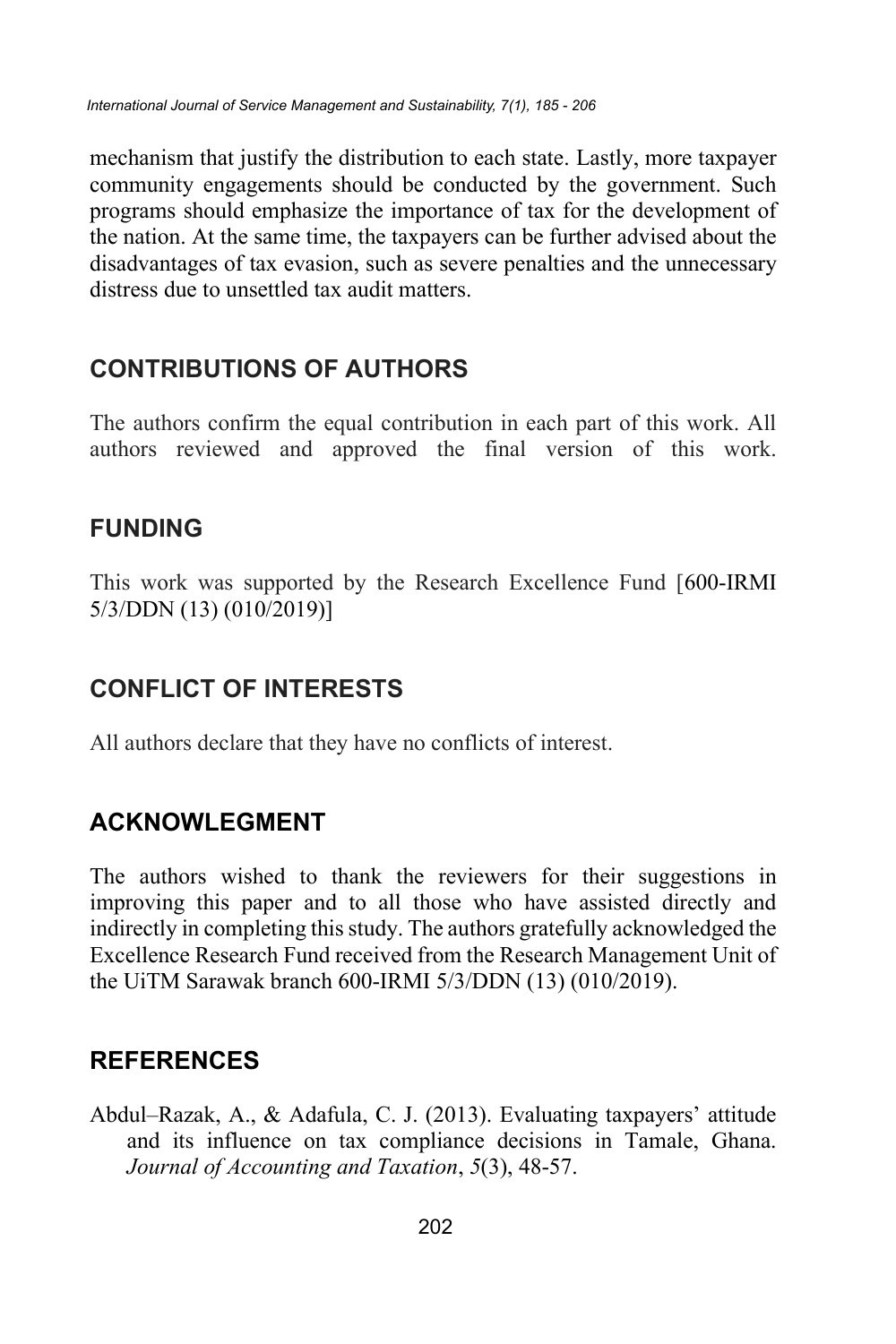- Allingham, M. G., & Sandmo, A. (1972). Income tax evasion: A theoretical analysis. Taxation: Critical perspectives on the world economy. *Journal of Public Economics*, 3, 323-338.
- Alkhatib, A. A., Abdul-Jabbar, H., Abuamria, F., & Rahhal, A. (2019). The effects of social influence factors on income tax evasion among the Palestinian SMEs. *International Journal of Advanced Science and Technology*, *28*(17), 690-700.
- Alshira'h, A. F., & Abdul-Jabbar, H. (2019). The effect of tax fairness on sales tax compliance among Jordanian manufacturing SMEs. *Academy of Accounting and Financial Studies Journal*, *23*(2), 1-11.
- Altaf, F., Herani, G., & Awan, N. W. (2019). An empirical analysis of determinants of tax evasion: evidence from South Asia. *New Horizons, 13*(2), 93-112.
- Azmi, A. A. C., Zainuddin, S., Mustapha, M. Z., & Nawi, Y. (2016). The mediating effect of tax fairness on the relationship between knowledge, complexity and voluntary tax compliance. *Asian Journal of Accounting Perspectives*, *9*(1), 1-12.
- Bobek, D. D. (1997). Tax fairness: How do individuals judge fairness and what effect does it have on their behaviour? Unpublished manuscript, University of Florida, Michigan.
- Campuzano, J. (2015). Tax transparency and willingness to pay. In *4th Global Conference on Transparency Research, June, 0–32.*
- Capasso, S., Cicatiello, L., De Simone, E., Gaeta, G. L., & Mourão, P. R. (2020). Fiscal transparency and tax ethics: Does better information lead to greater compliance? *Journal of Policy Modeling*. https://doi.org/10.1016/j.jpolmod.2020.06.003
- Craig, M. J., & Kopits, M. G. (1998). Transparency in government operations. International Monetary Fund.
- Devos K. (2014) Extension of the economic deterrence model. In *Factors Influencing Individual Taxpayer Compliance Behaviour.* Springer, Dordrecht. https://doi.org/10.1007/978-94-007-7476-6\_3
- Faizal, S. M., & Palil, M. R. (2015). Study on fairness and individual tax compliance in Malaysia: Preliminary findings. *International Journal of Business, Economics and Law*, *8*(1), 74-79.
- Faizal, S. M., Palil, M. R., Maelah, R., & Ramli, R. (2017). Perception on justice, trust and tax compliance behavior in Malaysia. *Kasetsart Journal of Social Sciences*, *38*(3), 226-232.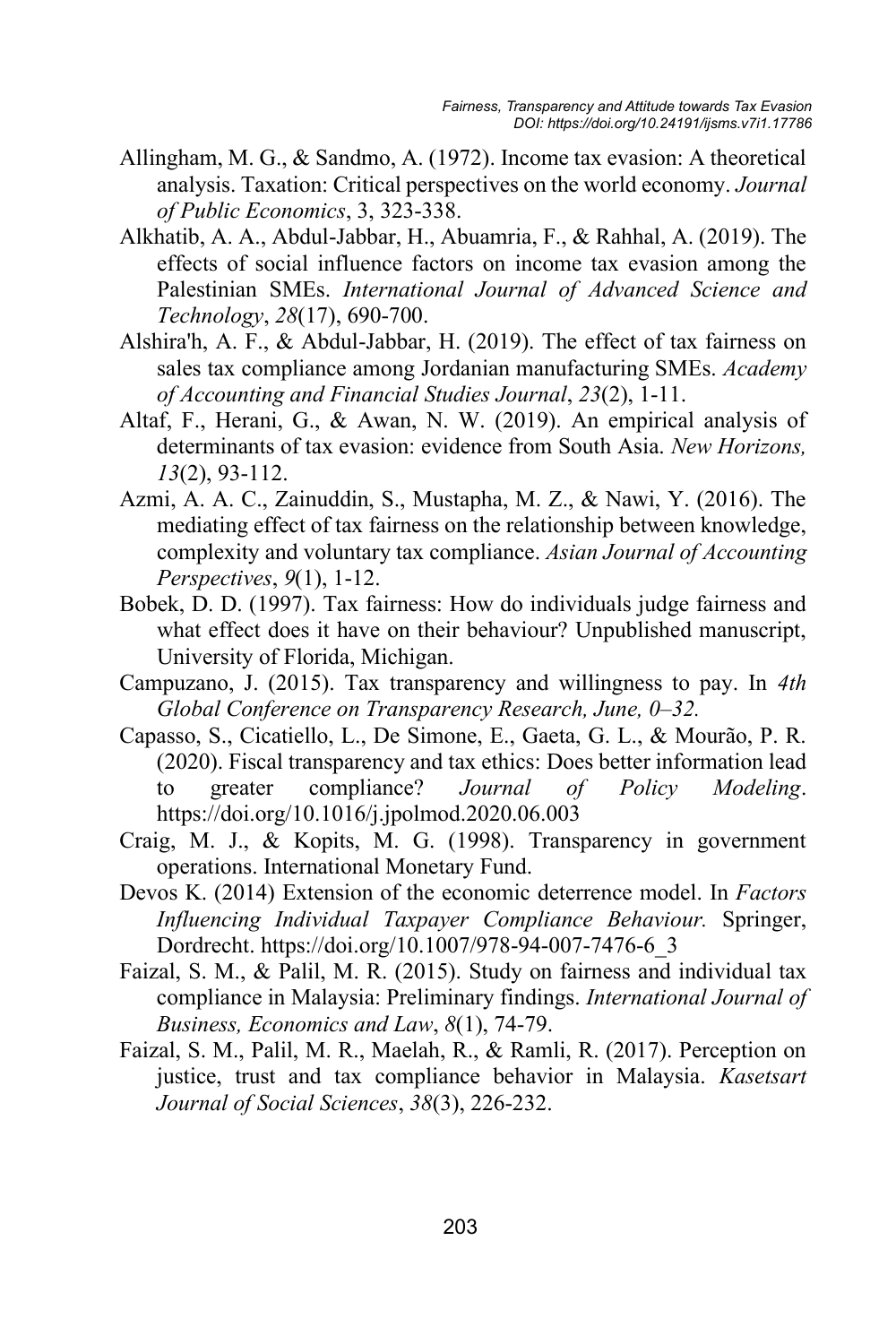- Gemmell, N., & Ratto, M. (2018). The effects of penalty information on tax compliance: Evidence from a New Zealand field experiment. *National Tax Journal*, *71*(3), 547-588.
- Gilligan, G., & Richardson, G. (2005). Perceptions of tax fairness and tax compliance in Australia and Hong Kong ‐ A preliminary study. *Journal of Financial Crime, 12*(4), 331-343.
- Güzel, S. A., Özer, G., & Özcan, M. (2019). The effect of the variables of tax justice perception and trust in government on tax compliance: The case of Turkey. *Journal of Behavioral and Experimental Economics*, *78*, 80-86.
- Henseler, J., Ringle, C. M., & Sarstedt, M. (2015). A new criterion for assessing discriminant validity in variance-based structural equation modeling. *Journal of the Academy of Marketing Science*, *43*(1), 115- 135.
- Kline, R. B. (2011). Convergence of structural equation modeling and multilevel modeling. In *The SAGE Handbook of Innovation in Social Research Methods.* DOI: https://dx.doi.org/10.4135/9781446268261
- Kiow, T. S., Mohd Salleh, M. F., & Bt Md Kassim, A. A. (2017). The determinants of individual taxpayers' tax compliance behaviour in Peninsular Malaysia. *International Business and Accounting Research Journal*, *1*(1), 26-43.
- Kopits, M. G., & Craig, M. J. (1998). Transparency in government operations. *International Monetary Fund, 158.*
- Krejcie, R. V., & Morgan, D. W. (1970). Sample size recommendations. *Educational and Psychological Measurement, 30,* 608.
- Hair, J. F., Hult, G. T. M., Ringle, C. M., Sarstedt, M., & Thiele, K. O. (2017). Mirror, mirror on the wall: A comparative evaluation of composite-based structural equation modeling methods. *Journal of the Academy of Marketing Science*, *45*(5), 616-632.
- Inasius, F. (2019). Factors influencing SME tax compliance: Evidence from Indonesia. *International Journal of Public Administration*, *42*(5), 367- 379.
- Jimenez, P., & Iyer, G. S. (2016). Tax compliance in a social setting: The influence of social norms, trust in government, and perceived fairness on taxpayer compliance. *Advances in Accounting*, *34*, 17-26.
- Mangoting, Y., Tangkelobo, H., & Sina, W. L. (2019). Taxpayer compliance model based on transparency, ethics, and trust. *Jurnal Akuntansi dan Bisnis*, *19*(1), 104-118.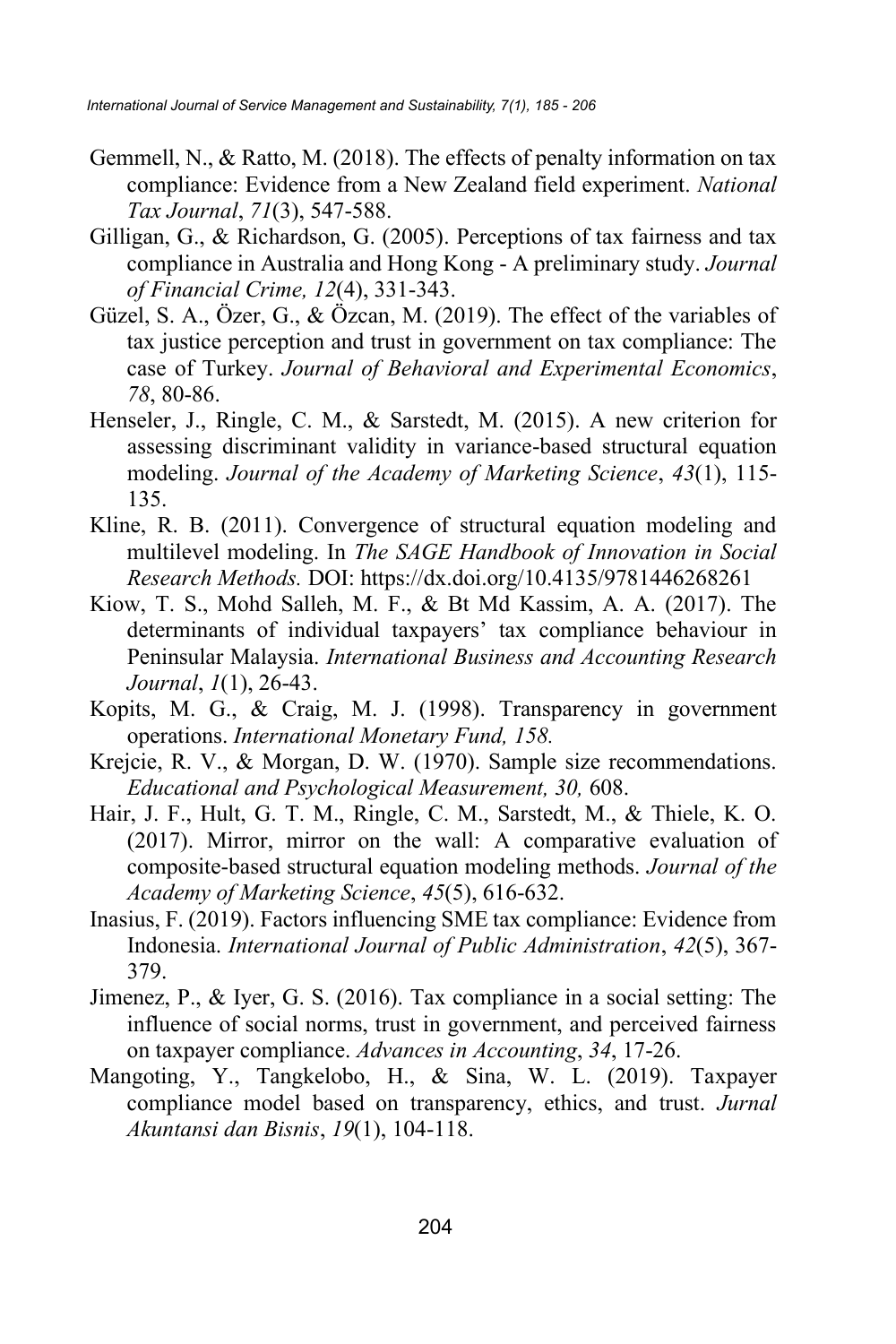- McKee, M., Siladke, C. A., & Vossler, C. A. (2018). Behavioral dynamics of tax compliance when taxpayer assistance services are available. *International Tax and Public Finance*, *25*(3), 722-756.
- McKerchar, M., & Evans, C. (2009). Sustaining growth in developing economies through improved taxpayer compliance: Challenges for policy makers and revenue authorities*. eJTR*, *7,* 171.
- Malaysia Statistical Business Register, Department of Statistics Malaysia. In *National Tax Conference 2021.*
- Medina, L., & Schneider, M. F. (2018). Shadow economies around the world: What did we learn over the last 20 years? *International Monetary Fund*.
- Mohamad, A., Zakaria, M. H., & Hamid, Z. (2016). Cash economy: Tax evasion amongst SMEs in Malaysia. *Journal of Financial Crime*, *23*(4), 974-985.
- Nashwan, S. A., Al-Hamedi, A. M., Marimuthu, M., & Al\_Harethi, A. R. (2020). Study on system fairness dimensions and tax compliance in the Middle East context. *Problems and Perspectives in Management*, *18*(1), 181-191.
- National Tax Conference (NTC) 2019. Kuala Lumpur Convention Centre.
- Ngah, Z.A., Ismail, N., & Hamid, N. A. (2021). Tax evasion through fraudulent financial reporting amongst SMEs in Malaysia. *Journal of Financial Crime*, *28*(1), 214-227.
- OECD. (2017). Shining light on the shadow economy: Opportunities and threats.
- Onu, D., Oats, L., Kirchler, E., & Hartmann, A. J. (2019). Gaming the system: An investigation of small business owners' attitudes to tax avoidance, tax planning, and tax evasion. *Games*, *10*(4), 46.
- Pham, T. M. L., Le, T. T., Truong, T. H. L., & Tran, M. D. (2020). Determinants influencing tax compliance: The case of Vietnam. *The Journal of Asian Finance, Economics, and Business*, *7*(2), 65-73.
- Potts, J., Van Der Meer, J., & Daitchman, J. (2010). The state of sustainability initiatives reviews 2010: Sustainability and transparency. International Institute for Sustainable Development and International Institute for Environment and Development, Winnipeg and London.
- Rawlins, B. R. (2008). Measuring the relationship between organizational transparency and employee trust. *Public Relations Journal*, *2*(2), 1-21.
- Saad, N. (2012). Perceptions of tax fairness and tax compliance behaviour: A comparative study. *Jurnal Pengurusan (UKM Journal of Management)*, *36*, 89-100.